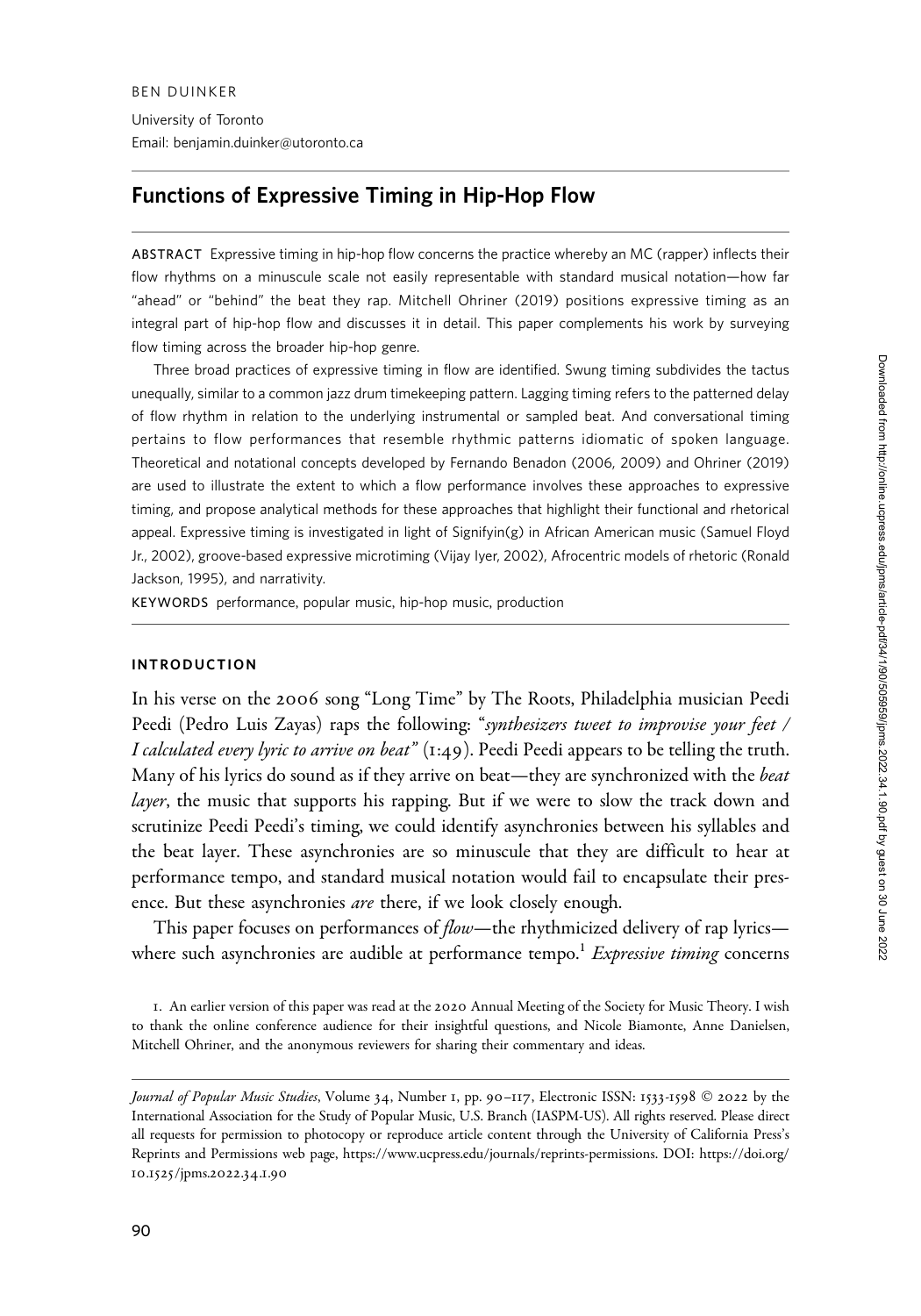the extent to which an MC (or rapper) inflects their flow rhythms on a minuscule scale how far ahead or behind the beat they rap.<sup>2</sup> Expressive timing is commonly used in hiphop flow, but its prevalence, functionality, and rhetorical potential have only recently been scrutinized in detail. I build on Mitchell Ohriner's work by proposing a tripartite categorization system that can help identify and analyze instances of expressive timing in flow.<sup>3</sup> My system serves as an entry point for more detailed discussions of how flow rhythm (including expressive timing) interacts with the beat layer, how this interaction is perceived, and how it is harnessed for its narrative, functional, and rhetorical potential. After briefly summarizing the role of expressive timing in African American music in general and hip-hop music in particular, I unpack my categorization system. Swung timing subdivides the pulse unequally, similar to the common jazz drum timekeeping pattern. Lagging timing concerns the patterned delay of flow rhythm in relation to the beat layer. Finally, *conversational timing* pertains to flow performances that invoke rhythmic and stress patterns one might hear in spoken language. Using this categorization scheme to inform close readings of expressively timed performances, I aim to further our understanding of how African American vernacular musical traditions have shaped the texture, rhythm, and rhetoric of hip-hop music.

The utility of this research—beyond its grounding in music theory—is visible through several lenses. The first concerns the role of hip-hop music in the broader history of African American culture, namely its ongoing assimilation into mainstream society. As a musical genre, hip hop was borne from a practice of live performance in 1970s New York City. DJs and hype persons would invigorate the crowd between cuts as a means to maintain a consistent energy level on the dance floor. This invigoration comprised spontaneous rhythmic vocalizing, and eventually evolved into what we today know as rapping. The spontaneity of hip-hop vocals has persevered through freestyling, battle rapping, and hip-hop cyphers: all locations influenced by centuries-old African American traditions of toasting, signifyin(g), and "doing the dozens." But as hip-hop music has occupied an increasing share of the popular music mainstream, it has gradually drifted away from its cultural origins in a number of ways. Among these might be a diminishing of importance in expressive timing in rap vocals. Though I do not possess corpus-driven statistics to support this, I suspect that an evisceration of expressive timing in recent

2. I use the term expressive timing, similar to Ohriner (Mitchell Ohriner, "Expressive Timing," in The Oxford Handbook of Critical Concepts in Music Theory, ed. Alexander Rehding and Steven Rings (New York: Oxford University Press, 2019), 369-96), but my understanding of this term equates it with microrhythm, microtiming, or "off-beat rapping" (Ohriner, Flow: The Rhythmic Voice of Rap Music (New York: Oxford University Press)). Iyer uses expressive microtiming (Vijay Iyer, "Embodied Mind, Situated Cognition, and Expressive Microtiming in African-American Music," Music Perception 19, no. 3 (2002): 387-414); Oddelkalv uses microtiming (Kjell Andreas Oddelkalv, "The Urge to 'Clean Up' the Rap," paper presented at the Art of Record Production Conference, Boston MA, 17-19 May 2019); Benadon uses expressive microrhythm (Fernando Benadon, "Slicing the Beat: Jazz Eighth-Notes as Expressive Microrhythm," Ethnomusicology 50, no. 1 (2006): 73-98); and The University of Oslo's RITMO Centre for Interdisciplinary Studies in Rhythm, Time, and Motion (directed by Anne Danielsen) uses musical microrhythm. Adams does not provide a specific term for this phenomenon, but includes in his articulative techniques of flow "the extent to which the onset of any syllable is earlier or later than the beat." Kyle Adams, "On the Metrical Techniques of Flow in Rap Music," Music Theory Online 15, no. 5 (2009): [8].

3. Ohriner, Flow: The Rhythmic Voice of Rap Music.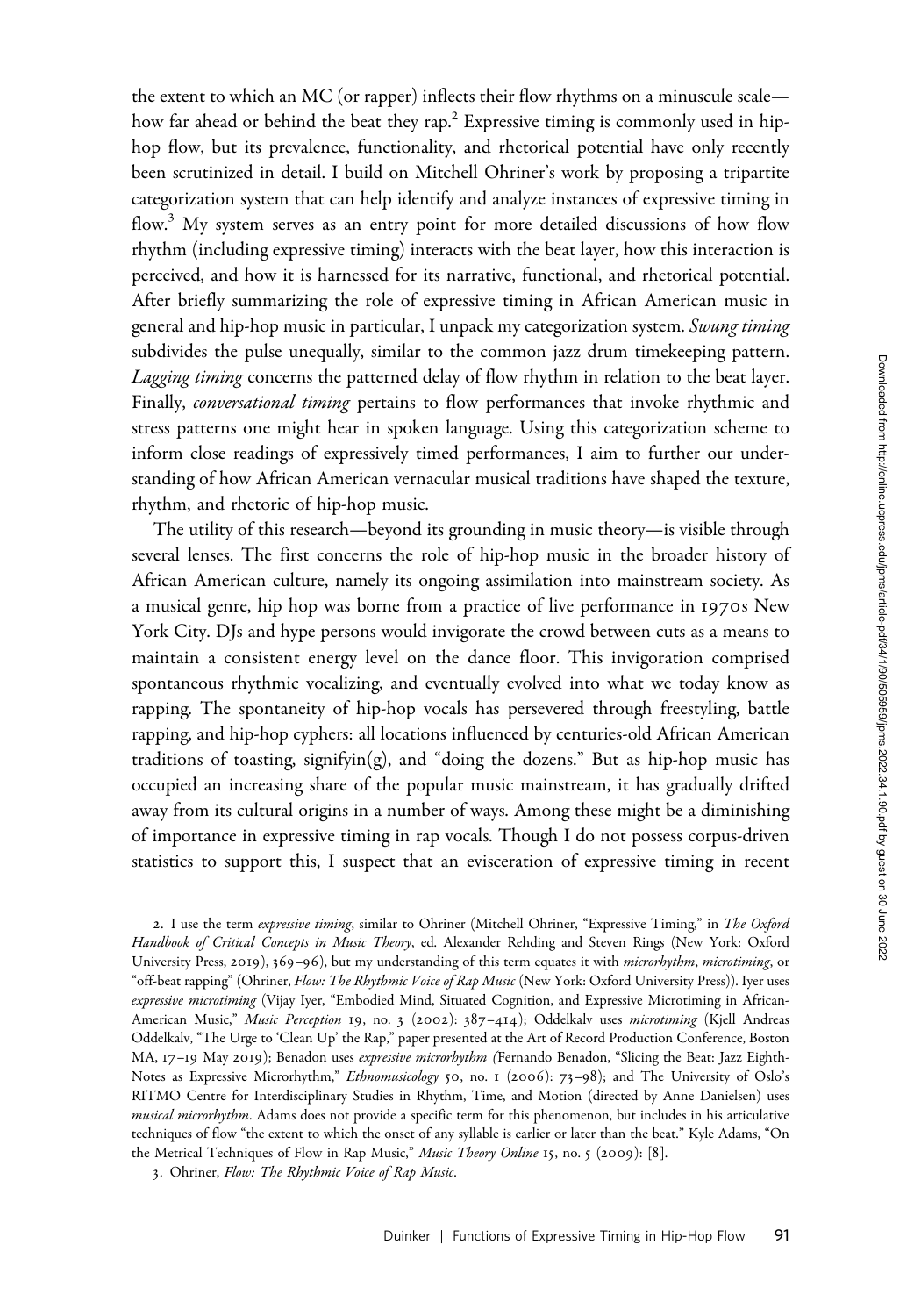hip-hop flow might not only be arguable, but explained through an aesthetic shift to a more mechanized conception of the performer's' voice, in lieu of technological advancements in quantization and pitch correction that have been in widespread use since approximately 2000. 4

Such shifts have occurred across popular music, as vocals become increasingly processed and manipulated after they are recorded. Expressive timing in flow, above all else, reflects something that is distinctly and innately "human" about hip-hop music. In the realm of hip-hop beat production, where expressive timing also exists in abundance, the intermediary of technology—be it the turntable, sampler, or computer—removes by a degree the agency of the human from the sound. In the realm of rapping, by contrast, the "human" is precisely what we hear in expressive timing. If Sylvia Wynter describes posthumanism as "completely outside our present conception of what it is to be human," then expressive timing encapsulates aspects of what it means to be *inside* a conception of being human: nuance, non-isochrony, variability, and above all a resistance to systemization and metered measurement.<sup>5</sup> This human/nonhuman balance is precisely what Chuck D is referring to when he tells J.D. Considine in an interview that, when he raps, "[I] just try to throw some style and flavor on [the track] without sounding so robotic."<sup>6</sup>

A final underlying theme in this research pertains to the enormous rhetorical and expressive potential of lyrical utterances (and, in effect, performance decisions) that are aurally minute in scope. The slightest lag on a syllable, or a brief recourse to a rhythm that sounds conversational, can dramatically alter the rhetorical potential of lyrics. And while the methodology for identifying these expressive timings is grueling, the timings themselves are often quite easy to hear. Without the tedious work of measuring specific expressively timed passages, we cannot fully ascertain how they function, how they align or diverge with other performances, or how an MC's rhythmic delivery can be subtly used to amplify the meaning and resonance of their lyrics. In this sense, expressive timing serves both a musical and a sociological role in the hip-hop genre. While pitch and timbre are also fundamental aspects of the rapped voice, the fine-grained temporal aspects of flow down to the number of milliseconds spent lingering on a consonant, or the barely perceptible lag on an important lyric—play an outsized role in how rap lyrics are imbued with character beyond their inherent meaning.

# EXPRESSIVE TIMING IN AFRICAN AMERICAN MUSIC

Expressive timing figures prominently in nearly every genre rooted in Black Atlantic—Jeff Pressing's term for the collective West African and African American communities—

<sup>4</sup>. Provenzano explores the location of emotion in pitch-corrected voices following the popularization of Auto-Tune and related software in the early 2000s. See Catherine Provenzano, "Emotional Signals: Digital Tuning Software and the Meanings of Pop Music Voices" (Ph.D. diss., New York University, 2019).

<sup>5</sup>. David Scott, "The Re-Enchantment of Humanism: An Interview with Sylvia Wynter," Small Axe: A Caribbean Journal of Criticism 4, no. 2 (2000): 136.

<sup>6</sup>. J.D. Considine, "Fear of a Rap Planet," Musician 160 (1 February 1992): 92.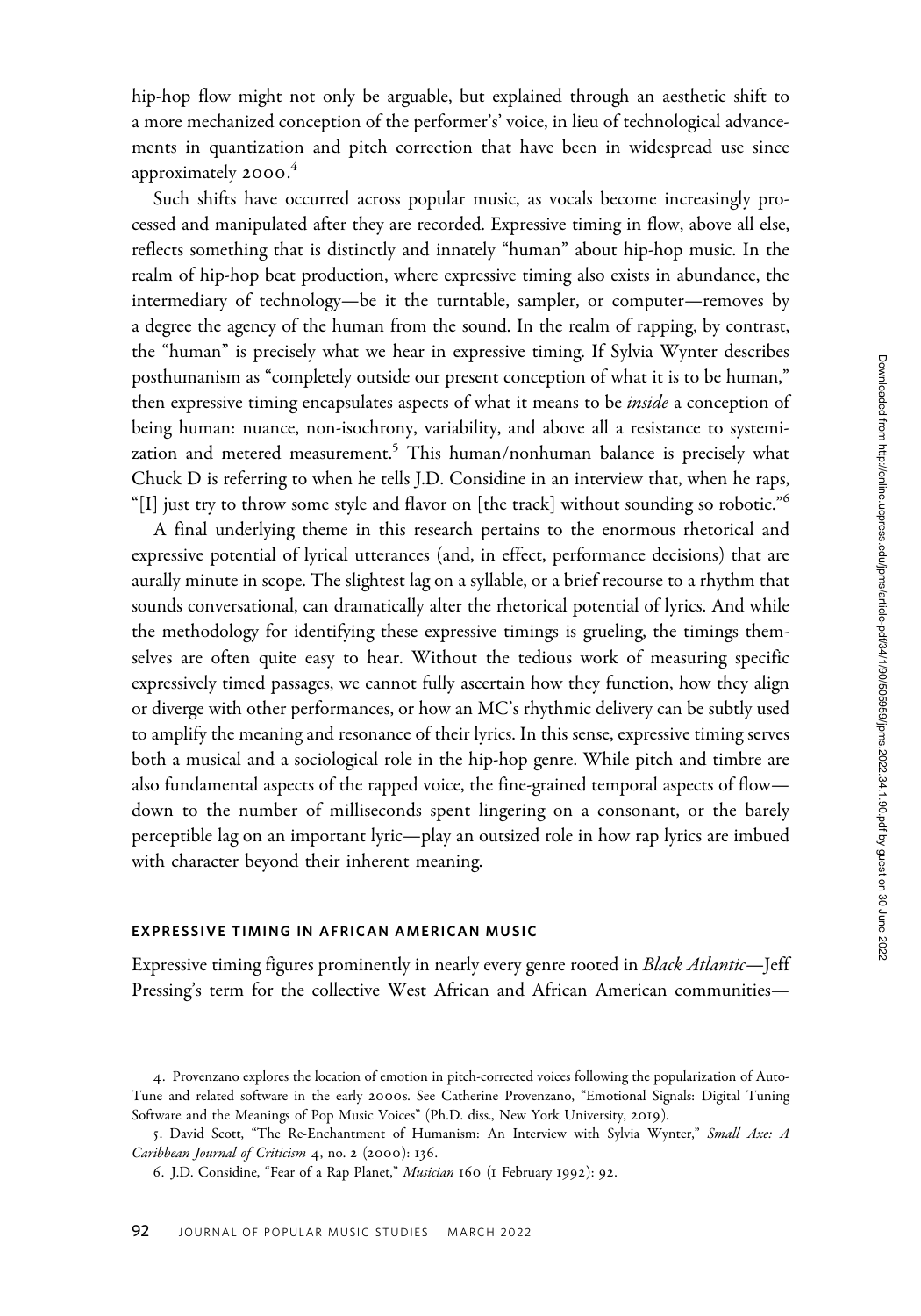musical tradition.7 It plays a central role in West-African musical cultures, and Olly Wilson has highlighted the relationship between these traditions and African American musical practice.<sup>8</sup> Vijay Iyer proposes the idea of a "pan-African musical aesthetic," which I interpret as involving expressive timing.<sup>9</sup> This aesthetic foregrounds a connection between music and bodily movement and echoes Samuel Floyd Jr.'s discussion of swing as predicated on its symbolism as a "dance-related legacy of the ring shout."<sup>10</sup> The association of expressive timing with embodiment also manifests in Anne Danielsen's concept of a song's *hidden impetus*: "those features located in the song's micro-rhythms that are crucial for inducing our movement to it."<sup>11</sup> And Joseph Schloss discusses the relationship between expressive timing and dance from the more practical perspective of hip-hop beat production. In his words, "The beat must neither be too mechanical nor too 'sloppy.'"<sup>12</sup>

Expressive timing in hip-hop flow has only recently received detailed attention. Ohriner's research has culminated in the monograph Flow: The Rhythmic Voice in Rap Music, which presents a rigorous methodology to encode and analyze expressive timing.<sup>13</sup> Ohriner's types of expressive timing are called *phase shift*, swing, tempo shift, and deceleration. While swing and deceleration are self-explanatory, phase shift refers to flow that falls consistently ahead or behind the beat, a constant lag or anticipation. By contrast, tempo shift involves flow that occurs in a unique tempo, meaning it drifts out of sync with the beat. Ohriner's analysis of expressive timing in Talib Kweli's 2003 single "Get By" demonstrates the precision made possible through a software-aided timing analysis.

Ohriner's research on expressive flow timing implicitly raises two issues/questions that I take as points of departure here. The first issue involves the temporal structure against which expressive flow timing is measured. If the beat layer is periodic and exhibits isochronous rhythmic patterns, then expressive flow timing can be identified and measured against that quantized structure.<sup>14</sup> But if the beat is not perceived as isochronous if it exhibits unequal or inconsistent attacks or durations—then evaluating expressive flow timing becomes more nuanced.<sup>15</sup> Regardless of the beat's isochrony, expressive flow timing is perceived as a function of the beat's timing. Danielsen offers an abstraction

7. Jeff Pressing, "Black Atlantic Rhythm: Its Computation and Transcultural Foundations," Music Perception 19, no. 3 (2002): 285–310.

8. Olly Wilson, "The Significance of the Relationship between Afro-American Music and West-African Music," The Black Perspective in Music 2 (1974): 3–22.

9. Iyer, "Embodied Mind," 387–414.

10. Samuel Floyd, Jr., "Ring Shout! Literary Studies, Historical Studies, and Black Music Inquiry," Black Music Research Journal 22 (2002): 57.

11. Anne Danielsen, "The Sound of Crossover: Micro-rhythm and Sonic Pleasure in Michael Jackson's 'Don't Stop 'til You Get Enough," Popular Music and Society 35, no. 2 (2012): 155.

12. Joseph Schloss, Making Beats: The Art of Sample-Based Hip Hop (Middletown CT: Wesleyan University Press, 2004), 144.

13. Ohriner, Flow: The Rhythmic Voice of Rap Music.

14. London's definition of meter is relevant here: "Musical meter is the anticipatory schema that is the result of our inherent abilities to entrain to periodic stimuli in our environment." Justin London, Hearing in Time: Psychological Aspects of Musical Meter (New York: Oxford University Press, 2012), 12.

15. Schloss (Making Beats, 140–44) provides an excellent summary of quantization in hip-hop beats and how it is valued by listeners.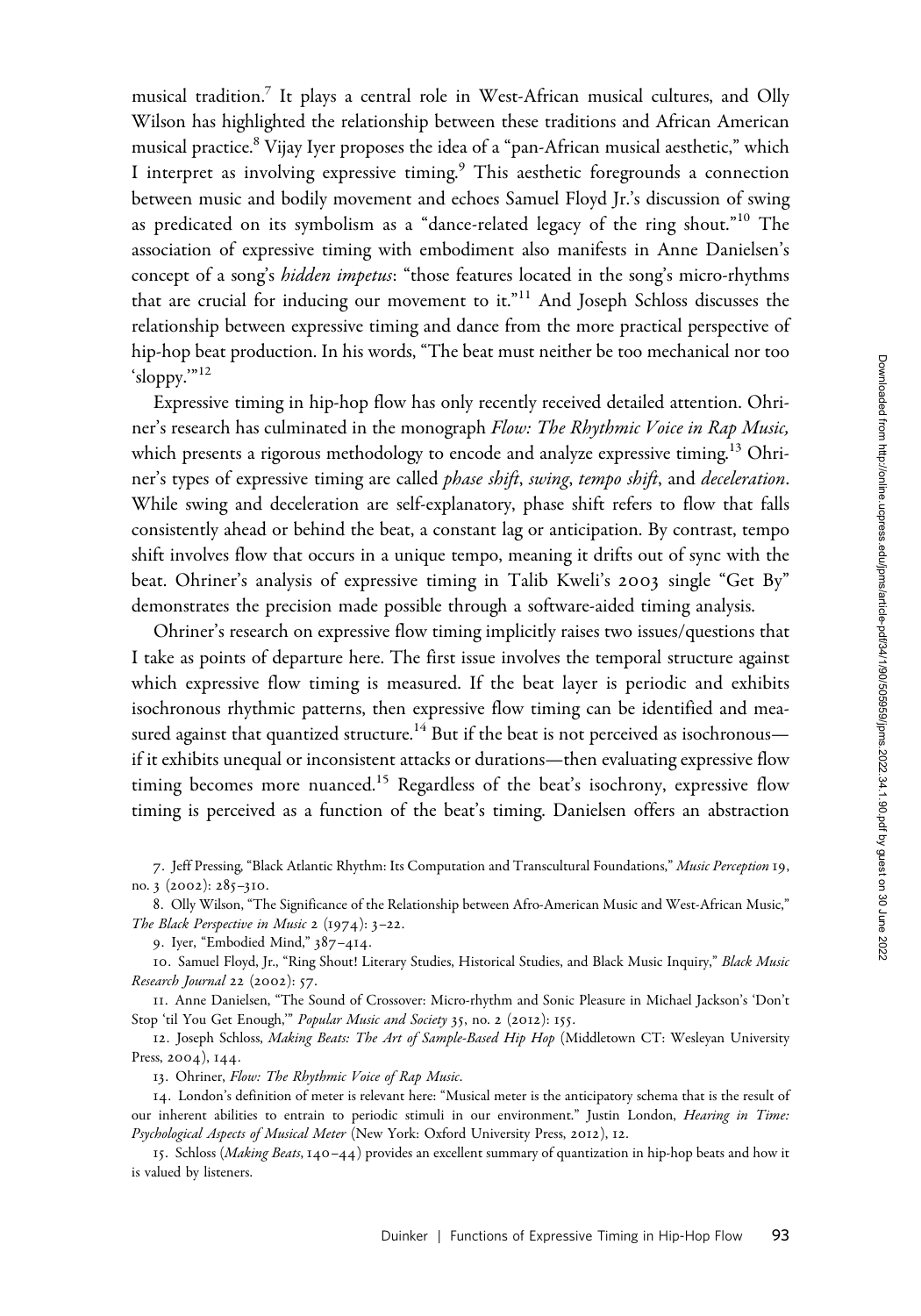of this relationship by using the terms "actual sounding events" and "virtual reference structures," the latter of which she describes as "the non-sounding schemes that structure sounding events."<sup>16</sup> It thus becomes evident that in order for expressive flow timing to be perceived, rapped syllables must either be reconciled against actual sounding events or virtual reference structures—the entrained sense of meter listeners develop and project forward during the listening process.

But how are virtual reference structures created when the beat is non-isochronous? Perception of isochrony in beats will differ from listener to listener: since I can only speak to my own entrainment of meter, I acknowledge that my perception of expressive timing will differ from that of other listeners. Danielsen has also derived a method of dealing with discrepancies of this nature, which she calls *beat-bin meter*.<sup>17</sup> This term is predicated on her theory that, rather than perceiving non-isochronous groove-based events as an aberration of an isochronous temporal framework, listeners attend to these variations in timing as equally valid representations of the beat or pulse. Grooves thus do not exhibit discrete beats, but comprise beat-bins: small temporal windows wherein any sound event participates in expressing a particular beat in the metric structure. Applying Danielsen's theories of beat-bin meter and sounding events/reference structures points to the conclusion that in order to fully understand the nature of expressive flow timing, the beat layer must also be carefully considered: both in its level of quantization and its effects on listener entrainment of meter.

The second issue involves perceptual thresholds of expressive timing: how much of the expressive timing capturable with computer-aided methods is actually perceivable by ear? And at what point do listeners interpret two asynchronous sound events as discrete?<sup>18</sup> Consider the first verse of the 2018 song "Come Back Baby" by Pusha T (Terrence Thornton). While Pusha T's flow audibly lags against the backbeat pattern of the beat layer (beginning at 0:14), depending on how I focus my listening, I can rationalize these lags as residing within a "beat-bin" characterization of the backbeat, or I can hear the lagged syllables as distinct from the backbeat. It follows then that even when expressive timing is eminently audible, we must acknowledge the possibility that it may not be perceived as such by some listeners.

In the context of expressive timing in jazz performances, Fernando Benadon discusses the issue of perceptual thresholds, addressing the danger of placing stock in expressive timings that are so small they are not perceivable.<sup>19</sup> He settles on a rule of thumb for his own work that I adopt here: "measurement magnitudes are significant only when they

<sup>16.</sup> Anne Danielsen, "Introduction: Rhythm in the Age of Digital Reproduction," in Musical Rhythm in the Age of Digital Reproduction, ed. Anne Danielsen (Burlington VT: Routledge, 2010), 6.

<sup>17.</sup> Anne Danielsen, "Pulse as Dynamic Attending: Analysing Beat Bin Metre in Neo Soul Grooves," in the Routledge Companion to Popular Music Analysis: Expanding Approaches, ed. Ciro Scotto et al. (New York: Routledge, 2018), 179–89.

<sup>18.</sup> Ohriner describes this phenomenon—the *just-noticeable difference*—as "the smallest temporal interval that people can perceive as distinct onsets" (Ohriner, Flow: The Rhythmic Voice of Rap Music, 185), citing a study that puts this value in the range of 25–40 ms. See Daniel Levitin et al., "The Perception of Cross-Modal Simultaneity," International Journal of Computing and Anticipatory Systems 5 (2000): 323–29.

<sup>19.</sup> Fernando Benadon, "Time Warps in Early Jazz," Music Theory Spectrum 31, no. 1 (2009): 1-25.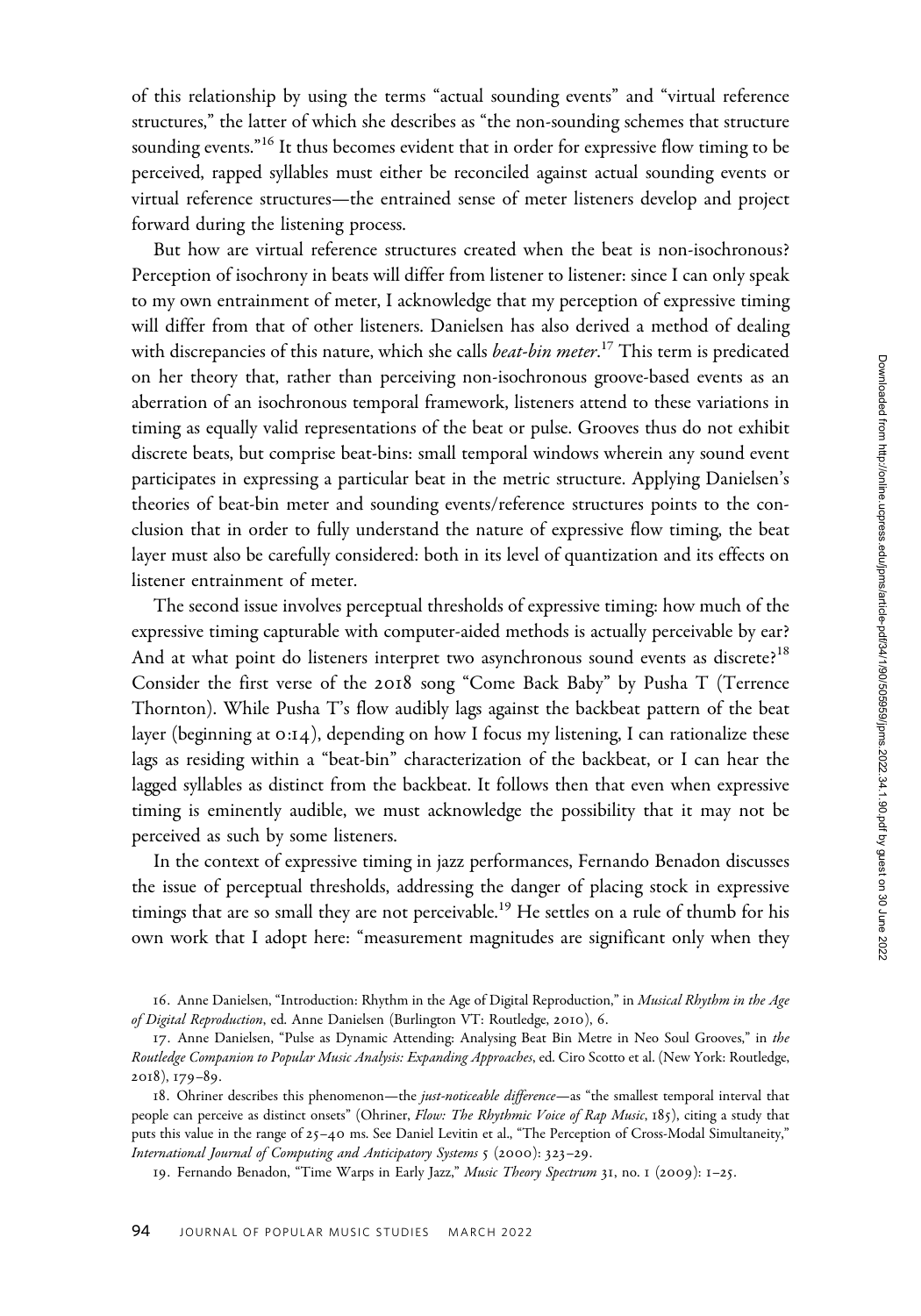serve to support and articulate a 'by ear' explanation of the passage... rest[ing] on the understanding that an analysis which purports to explain expressive effects is fundamentally suspect if its measurements do not reflect appreciable sonic manifestations."<sup>20</sup> Benadon concludes that timing discrepancies below 50 milliseconds (ms) are imperceptible for his purposes. Rather than applying a rigorous cutoff point in my own analytical work, I nevertheless focus my discussions on timing discrepancies that I can a) identify aurally at performance tempo, and b) whose measured duration is usually greater than 50 ms.

# CATEGORIZATION OF EXPRESSIVE FLOW TIMING

My types of expressive flow timing closely parallel Ohriner's and are primarily meant as an extension or modification of his system of categorization. His system is driven by his own measurements of expressive timing in "Get By" and other songs in a small corpus he developed. Mine is similarly rooted in my own measurements of expressive timing, but I offer no accompanying corpus, instead rationalizing my analyses in the musical relationship between flow and beat layers, the types of expressivity, rhetoric, and narrative afforded through timing, and the musical/linguistic relationship in flow.

My first category, *swung timing*, parallels Ohriner's swing category, and I use Benadon's concept of beat-upbeat ratios (BURs) to model swing in a flow performance. My second category, lagging timing, amalgamates Ohriner's phase shift and deceleration categories. Ohriner's phase shift category accounts for flow that consistently falls ahead or behind the beat. Since, in my experience, examples of flow syllables arriving consistently ahead of the beat are rare, I do not account for them here. My lagging category also encompasses Ohriner's deceleration because I interpret constant and decelerating lagging as capable of producing the same rhetorical and musical functions. Ohriner's tempo shift category has no clear analogue in my system. My final category, conversational timing, can account for some instances of tempo shift, because certain flow performances in conversational timing sound as if they follow their own temporal/metric structure independent of the beat layer.

With his four types of expressive timing, Ohriner dissects Talib Kweli's flow and compares it with several other performances by that MC, as well as a small, genre-wide corpus of flow performances by other artists. He concludes that Kweli's performance in "Get By" is indeed notable in the quantity, diversity, and scale of expressive timing used. While not venturing into a similar statistical discussion here, I have noticed that instances of expressive timing are much easier to locate in 1980s and 1990s hip-hop music than in more recent years.<sup>21</sup> The lineage from Ohriner's work to my own embodies a fruitful relationship between corpus-driven analysis and subsequent closer readings of songs based on that analysis. Put another way, Ohriner grounds himself firmly in the "what" of expressive timing and begins to interrogate the "why." I continue this discussion of the

<sup>20</sup>. Ibid., 5.

<sup>21</sup>. My focus on the rhythmic rigidity of triplet flow in recent hip-hop music supports the notion that expressive timing might play a smaller role in flow rhythm recently than it once did. See Ben Duinker, "Good Things Come in Threes: Triplet Flow in Recent Hip-Hop Music," Popular Music 38, no. 3 (2019): 423-56.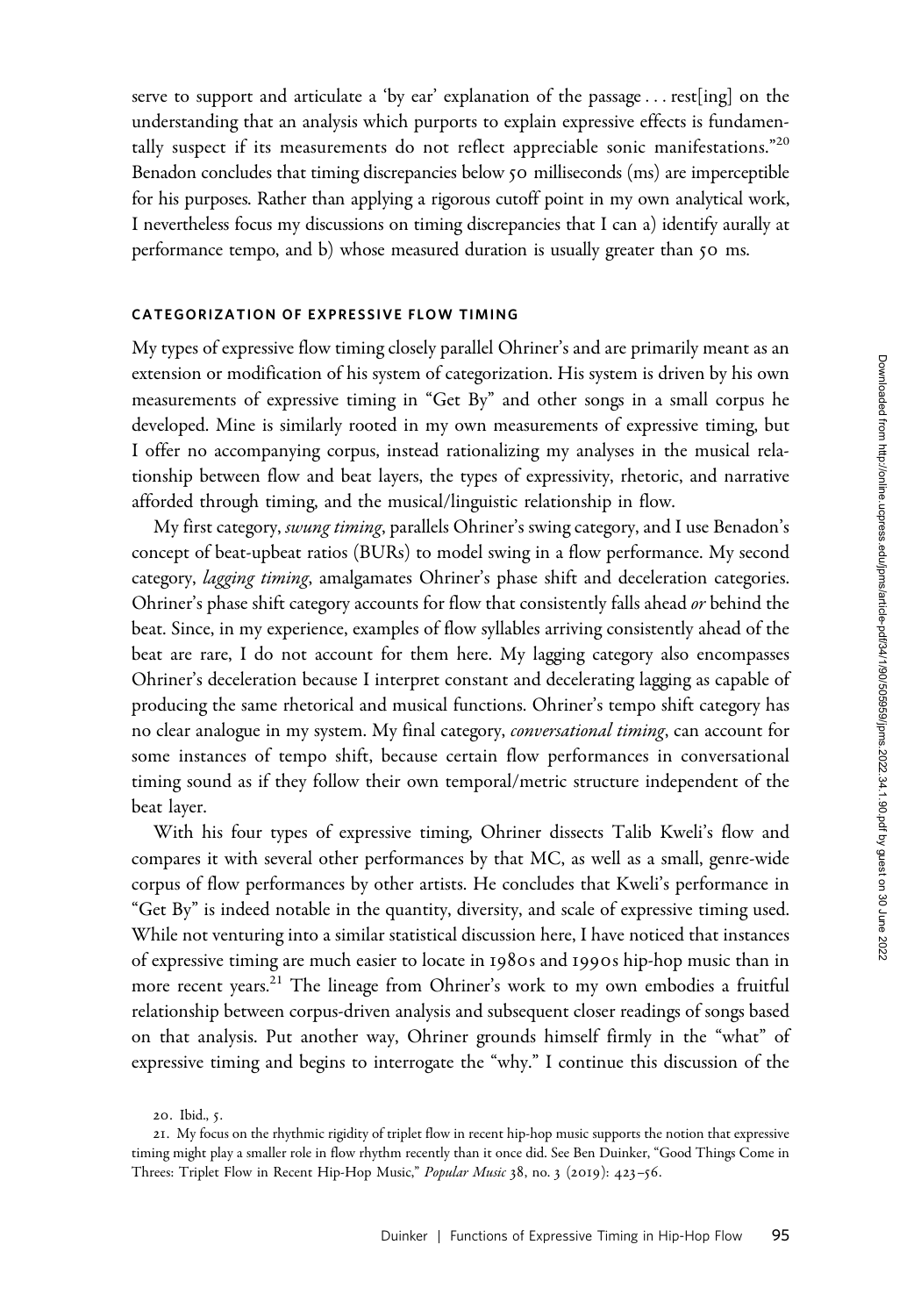"why" with other repertoire, further refining Ohriner's categorization system in the process to better situate it to accommodate discussions related to performance rhetoric, musical and narrative functionality, and perceptual issues.<sup>22</sup>

# METHODOLOGY

Identifying the attack point of vocalized syllables is, as with any sound, a complicated and variable process that has been studied at length by Danielsen and Justin London, and also discussed by Ohriner.<sup>23</sup> Attack-point identification involves locating the perceptual center (p-center) of the sound (in this case a syllable), that is, "the specific moment when it is perceived to occur."<sup>24</sup> My own identification of perceptual centers follows Ohriner's method, which he describes as a "practical heuristic."<sup>25</sup> I begin by following Ohriner's preference for equating p-center with vowel onset. In order to precisely determine where vowel onsets occur, I performed the following steps. I first used Spleeter, a sourceseparation code that can extract vocals from an audio track.<sup>26</sup> I then used the University of Wisconsin's online forced aligner tool to generate a Praat textgrid file that aligned the sound file with the typed lyrics.<sup>27</sup> After making manual corrections to this file (the automated process is almost never completely accurate), I was able to map specific phonemes—below the level of the syllable—to specific moments in the audio. This meant I could locate vowel onsets. In the rare case where a vowel onset was ambiguous, or was blended with a voiced consonant, I used Praat's pitch analysis of the sound file to determine the precise point at which the voiced consonant began. This method produced temporal data in the order of milliseconds for all syllables and phonemes. In order to map the syllable timings against the beat layer, I used Sonic Visualiser to identify attack-point locations in the beat layer audio, and then combined my timing data for the flow and beat.

I used a consistent methodology to transcribe the examples in this paper. While the importance of this consistency is self-evident, the transcriptions represent my hearings only. I have chosen performances where the expressive timing is quite audible, where I could surmise that others hear it as I do. There is no way around this quandary: Peter Winkler reminds us that "transcription must be recognized as an intensely *subjective* act" and that the "act of transcription is inevitably suffused with the subjectivity of the

22. Indeed, Ohriner's extensive research on expressive timing covers these aspects to varying extents as well.

25. Ohriner, Flow: The Rhythmic Voice in Rap Music, Chapter 8 notes.

26. Manuel Moussallam, Spleeter by Deezer (2019), accessed 14 September 2020, [https://deezer.io/releasing](https://deezer.io/releasing-spleeter-deezer-r-d-source-separation-engine-2b88985e797e)[spleeter-deezer-r-d-source-separation-engine-](https://deezer.io/releasing-spleeter-deezer-r-d-source-separation-engine-2b88985e797e)2b88985e797e.

<sup>23</sup>. Anne Danielsen et al., "Where is the Beat in That Note? Effects of Attack, Duration, and Frequency on the Perceived Timing of Musical and Quasi-Musical Sounds," Journal of Experimental Psychology: Human Perception and Performance 45, no. 3 (2019): 402–18, Justin London et al., "A Comparison of Methods for Investigating the Perceptual Center of Musical Sounds," Attention, Perception, and Psychophysics 81, no. 6 (2019): 2088-101, and Ohriner, Flow: The Rhythmic Voice in Rap Music.

<sup>24</sup>. Danielsen et al., "Where is the Beat?," 402.

<sup>27.</sup> Yuan Jiahong and Mark Liebermann, Penn Phonetics Lab Forced Aligner for English (2009), accessed 14 September 2020, [https://web.sas.upenn.edu/phonetics-lab/facilities/ and Gersh Pevnick and Hanyong Park,](https://web.sas.upenn.edu/phonetics-lab/facilities/ and Gersh Pevnick and Hanyong Park) UWM Forced Aligner (undated), accessed 14 September 2020, [web.wm.edu/forced-aligner/.](web.wm.edu/forced-aligner/)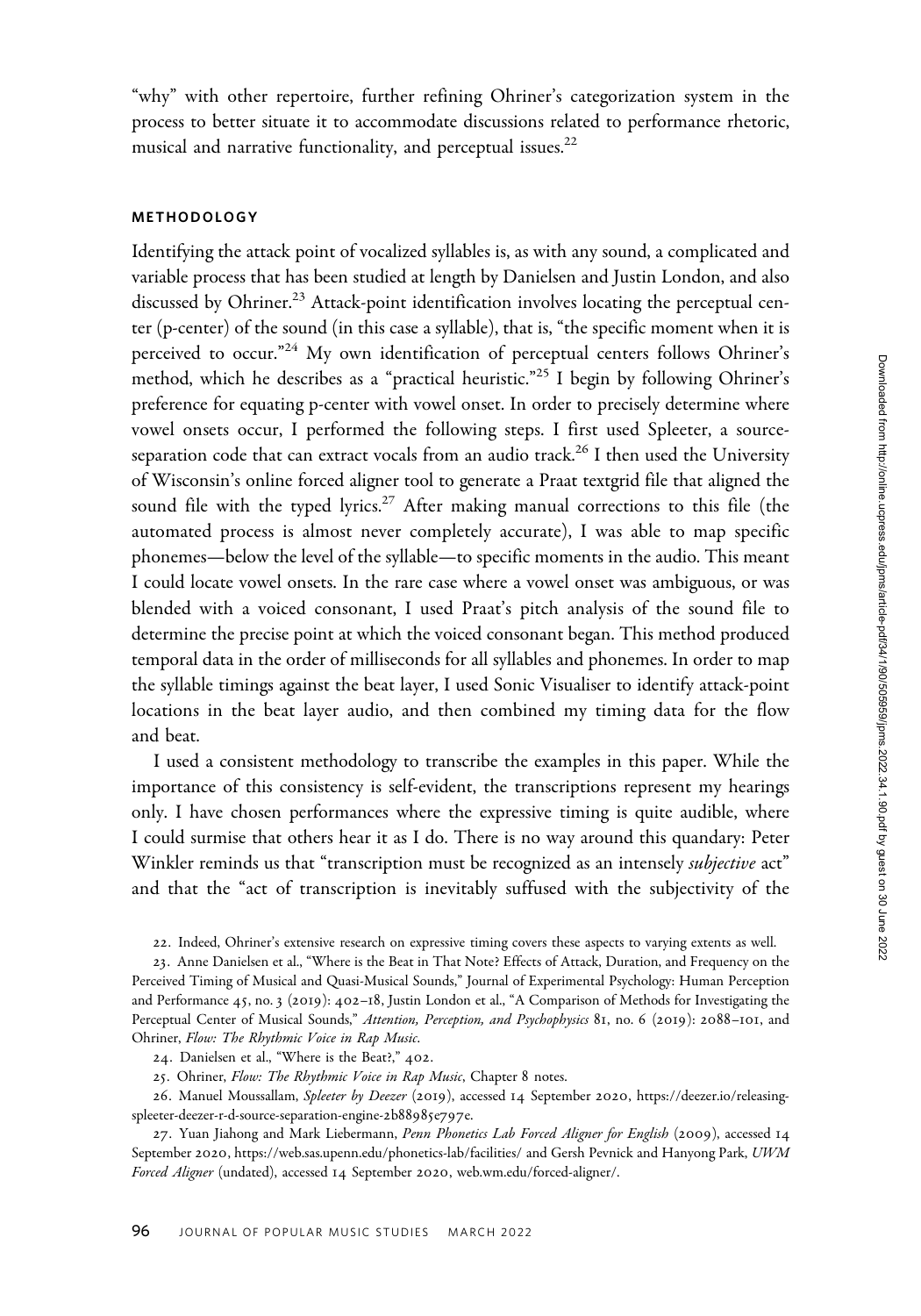transcriber."<sup>28</sup> As such, interpretive latitude must always be considered. As long as we remember that transcriptions serve as interpretive representations of recorded sound—an aid for better understanding what we hear in that recording—interpretive latitude does not cause irreparable damage to our understanding of the music. Despite the inherent subjectivity of transcribing and analyzing expressive timing, its undertaking serves as a point of departure for an abundance of musicological inquires.

Transcription is an essential part of analyzing flow, since hip hop is largely a nonnotated, oral and recorded musical tradition. Two broad practices of notating flow have emerged in recent scholarship: graph notation and staff notation.<sup>29</sup> Graph notation schemes first appear in Adam Krims's monograph *Rap Music and the Poetics of Identity*.<sup>30</sup> Krims developed a notational scheme that divides a quarter-note tactus into four sixteenth notes, featuring an  $x$  on each beat subdivision where a syllable occurs. He notated each subsequent measure below the last, so that the graph is interpreted much like a (Western) musical score or a passage of prose: left-to-right and downward. Adams uses a modified version of Krims's graph notation, replacing the  $x$ -marked syllables with the song lyrics (Krims included the lyrics beside the graph) and modifying the size of each cell in the graph as needed for rhythms that fall outside the sixteenth-note grid imposed by the graph.<sup>31</sup>

Staff-based notation schemes are also frequently used in hip-hop analysis scholarship.<sup>32</sup> Depending on whether the notation seeks to represent pitch, single- or multi-lined staff systems may be used. Staff notation is useful for a music-educated readership (in that it poses little to no barrier against efficient comprehension) but can be alienating and prohibitive for readers who lack the necessary music-notational literacy.<sup>33</sup> For publications aimed at a non-music-literate readership, such as  $How to Rap$  (Paul Edwards 2009), graph notation is normally preferable. Staff-based notation is also far removed from how flow rhythm might be designed by MCs themselves. Nevertheless, I have chosen to use staff notation here because I believe it most capable for simultaneously expressing musical events in the beat layer, mapping subtle timing events in flow performances, and efficiently coupling lyrics to flow rhythms. With the methodology now described, I turn to

28. Peter Winkler, "Writing Ghost Notes: The Poetics and Politics of Transcription," in Keeping Score, ed. David Schwarz et al. (Charlottesville: University of Virginia Press, 1997), 199–200.

29. Ohriner uses a unique notation scheme that is neither graphic nor staff-based. Komaniecki and I each document the variegated notation practices for hip-hop transcription in greater detail. Robert Komaniecki, "Analyzing the Parameters of Flow in Rap Music" (Ph.D. diss., Indiana University, 2019), and Ben Duinker, "Diversification and Post-Regionalism in North American Hip-Hop Flow" (Ph.D. diss., McGill University, 2020).

30. Adam Krims, Rap Music and the Poetics of Identity (Cambridge: Cambridge University Press, 2000).

31. Adams, "Metrical Techniques."

32. Robert Walser, "Rhythm, Rhyme, and Rhetoric in the Music of Public Enemy," Ethnomusicology 39, no. 2 (1995): 193–217; Oliver Kautny, "Lyrics and Flow in Rap Music," in the Cambridge Companion to Hip Hop, ed. Justin Williams (Cambridge: Cambridge University Press, 2015), 101–17, and Komaniecki, "Parameters of Flow."

33. Komaniecki suggests that Krims's notation scheme can be similarly difficult to understand. See Komaniecki, "Parameters of Flow," 9. Other scholars have stressed the importance of considering readership or "knowing your audience" when using staff-based notation to transcribe non-notated musics, including Schloss, "Making Beats," 12–15, and various panelists in the forum on transcription conducted by Jason Staynek. See Jason Staynek, "Forum on Transcription," Twentieth-Century Music 11, no. 1 (2014): 101-61.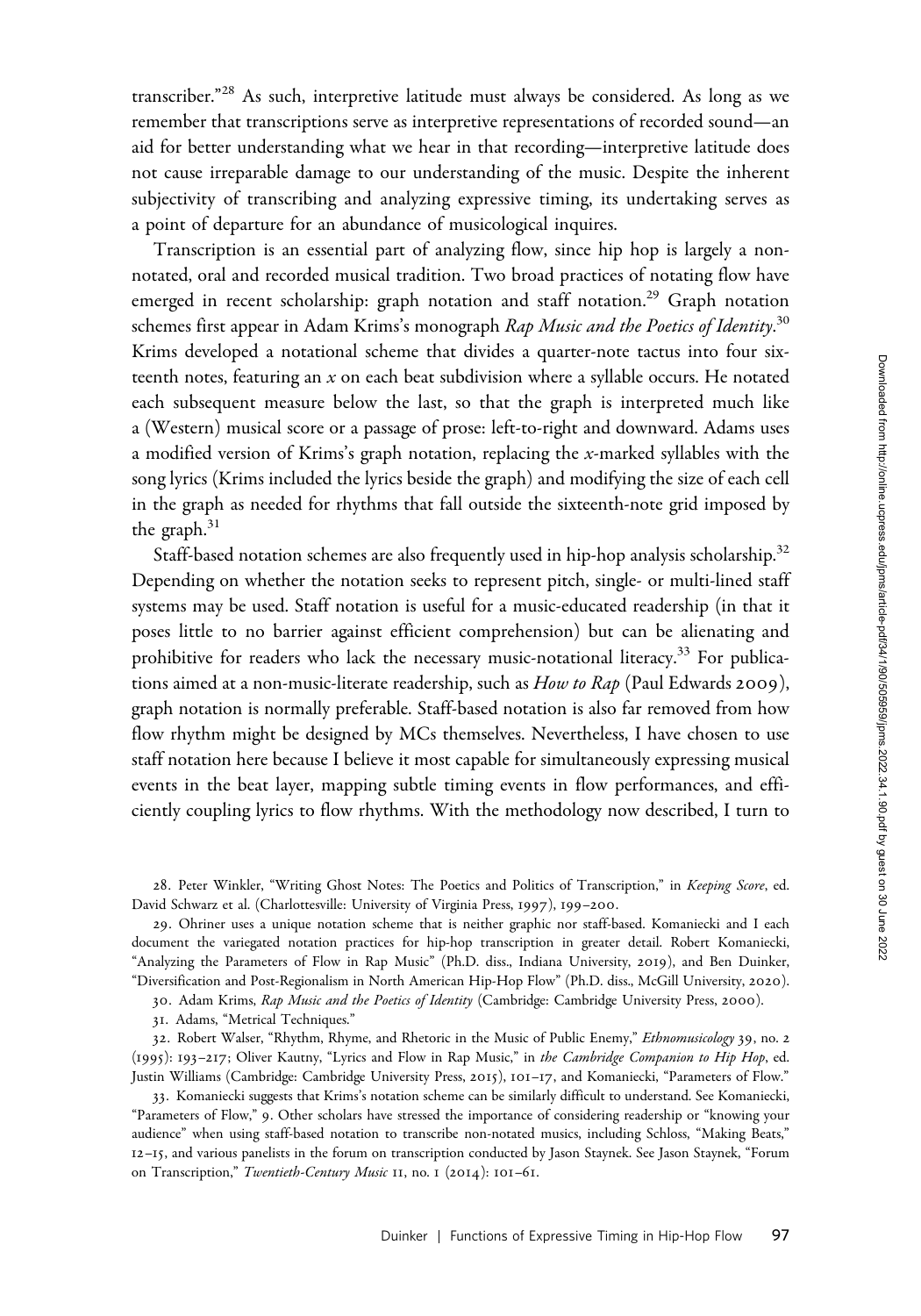the three types of expressive timing, offering examples that illustrate their nature and proposing some functional possibilities for each type.

#### SWUNG TIMING

Swung timing characterizes flow performances where MCs subdivide the basic beat in unequal durational proportions—normally long/short. In jazz orthography, swung rhythms are typically notated as straight (isochronous) rhythms but are interpreted as swung. I follow that convention here, notating swung rhythms as straight and augmenting them with two indicators of swing. The first indicator is known as the beat-upbeat ratio (BUR). The BUR is a concept developed by Benadon that measures the durational proportions of different subdivisions of the same beat.<sup>34</sup> For example, two equally spaced eighth notes would have a BUR of 1, since they are the same duration. The triplet subdivision shown in example 1 would have a BUR of 2, since the first duration is twice as long as the second.<sup>35</sup> The second indicator, also shown in example 1, uses percentages to measure the length of each beat and upbeat; the triplet rhythm shown here thus illustrates a swing percentage of 66.67%, because the longer subdivision occupies two-thirds of the full beat. This second swing measurement follows how swing is typically measured in the digital audio workstations (DAWs) commonly used in beat production. While BURs and swing percentages measure the same phenomenon, I include them both here to maximize the accessibility of my examples.

Matthew Butterfield posed the question: why do jazz musicians swing their eighth notes?<sup>36</sup> To paraphrase Butterfield: why, then, do hip-hop MCs swing their flow rhythms? To be sure, swing is not as ubiquitously audible in hip-hop music as it is in jazz. But at its most elemental level, swung flow timing draws the listener's attention to



Swing: 66.67%

EXAMPLE 1. Beat-upbeat ratio (BUR) and swing percentage for a triplet subdivision, where the first duration is interpreted as twice as long as the second. The BUR is 2 because the onbeat subdivision is twice as long as the upbeat subdivision that follows it, thus occupying two thirds, or  $66.67\%$  of the whole beat.

<sup>34</sup>. Benadon, "Slicing the Beat."

<sup>35</sup>. Benadon provides a more detailed description of BURs, including a graphic example. See Benadon, "Slicing the Beat," 75.

<sup>36.</sup> Matthew Butterfield, "Why do Jazz Musicians Swing their Eighth Notes?," Music Theory Spectrum 33, no. 1  $(2011): 3-26.$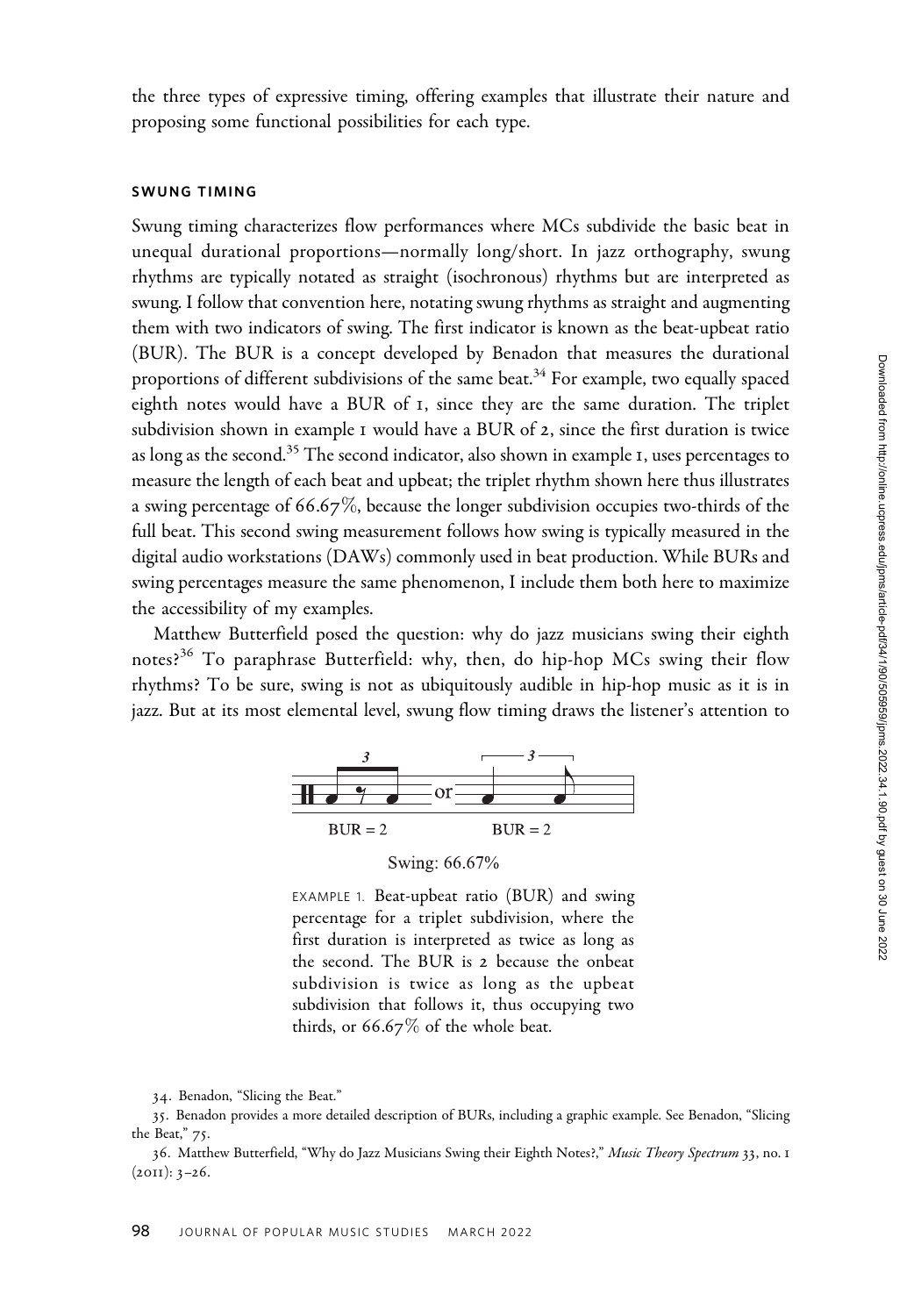larger subdivisions, as Butterfield discusses for jazz. Furthermore, swung timing is frequently used to accumulate motional energy and defer closure in phrases of flow—two of Butterfield's reasons for why jazz musicians swing their eighth notes. Another approach to the question of "why" can be found in Floyd's assertion that "[swing] is an essential element and a most elusive quality of Black music."<sup>37</sup> But how can this essentiality be located? Floyd continues by stating that "swing is a natural and perfectly explicable product or by-product of the tropings of Black music."38 One such trope is signifyin(g). He defines the notion of the "time-line," an underlying constant rhythmic presence sometimes only an implied one—fundamental to African music, and writes that "when sound-events Signify on the time-line, against the flow of its pulse, making the pulse itself lilt freely—swing has been effected."<sup>39</sup> Important for understanding Floyd's concept of swing, then, is the role of signifyin(g). Geneva Smitherman notes that signifyin(g) is a type of subversive wordplay that "can be used for playful commentary or serious social critique couched as play.<sup>"40</sup> In the case of swing, this commentary is effectuated on the notion of steady, isochronous pulse. Floyd's discussion of swing is embedded in his greater project of situating Black musical expression (among other elements) as a legacy of the ring shout, a collective activity practiced by African slaves "in which music and dance... fused to become a single distinctive cultural ritual in which the slaves made music and derived their musical styles."<sup>41</sup> This cultural ritual involved a steady pulse, from the shuffling of feet, and frequent interjectional commentary on the pulse through bodily jerks and twitches, calls, hoots, cries, and other physical and vocal utterances.

Nina Eidsheim convincingly argues against essentializing the sound of race through particular qualities or characteristics, cautioning against the "erroneous logic that an essential black body gives rise to an essential black voice."<sup>42</sup> While Eidsheim's work focuses mainly on racialized timbral aspects of vocal production, her argument is consequential here as well: the temptation to racially essentialize a musical quality risks obfuscating the relational network between performing and listening bodies. In an attempt to reconcile Floyd's claims of essentiality and Eidsheim's arguments against it, I interpret swing as the product of a dialogue between steady, pulse-based temporality (Floyd's timeline) and the signifyin(g) trope—one that effects both subversive and playful qualities. These are both sites of focus (if not essentiality) in Black Atlantic musical tradition, and swing's presence results from their intersection.

Subversive qualities of signifying can be identified in swing rhythm's relationship to stresses in spoken language. In most dialects of spoken English, for example, lexical (within a single word) or prosodic (within a sentence or syntactic unit) stresses are

37. Floyd, "Ring Shout!," 57.

40. Geneva Smitherman, Word from the Mother: Language and African Americans (New York: Routledge, 2006), 43.

41. Floyd, "Ring Shout!," 50–51.

42. Nina Eidsheim, Measuring Race: the Micropolitics of Listening to Vocal Timbre and Vocality in African American Popular Music (Durham, NC: Duke University Press, 2019), 34.

<sup>38</sup>. Ibid., 57.

<sup>39</sup>. Ibid., 57.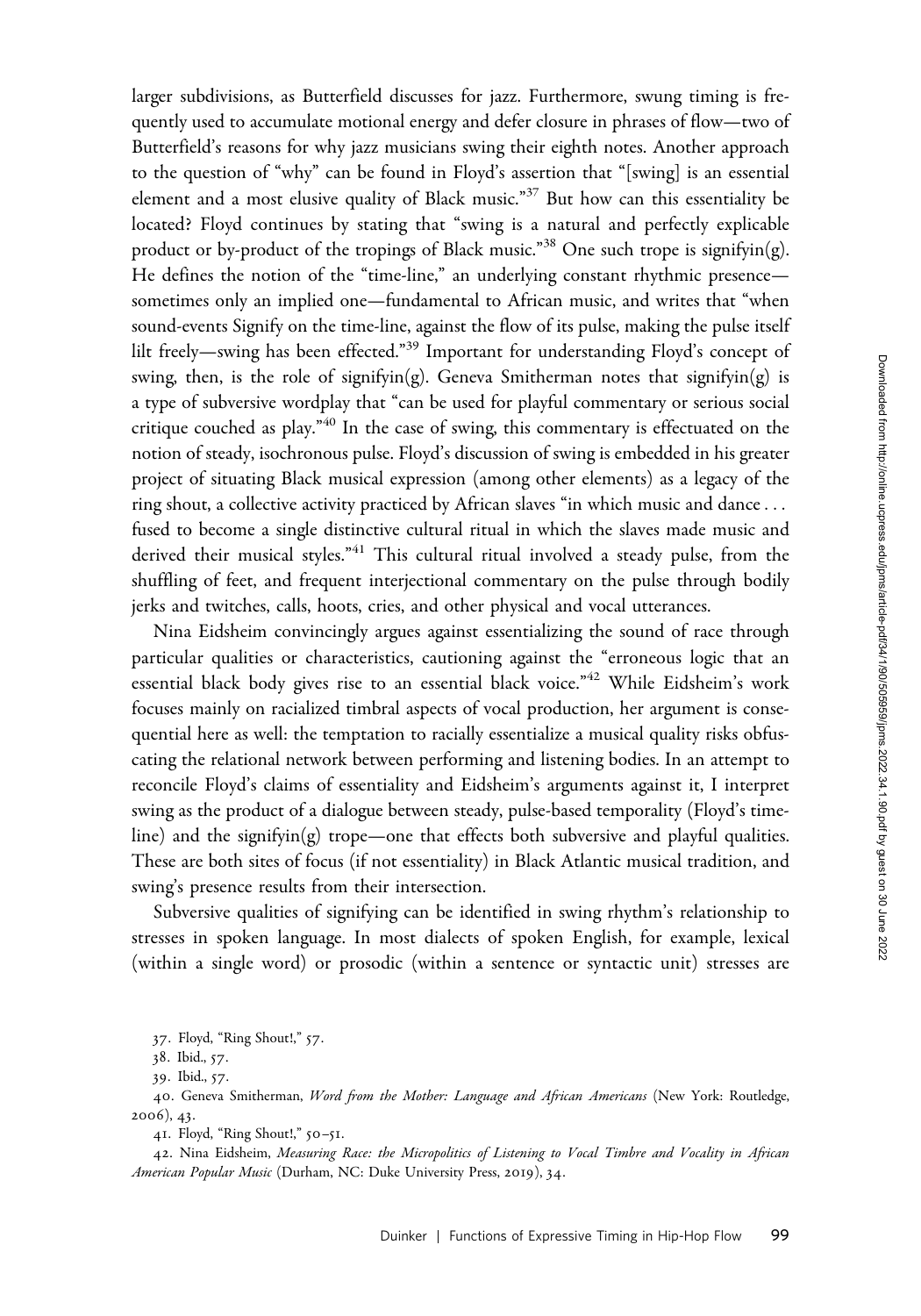normally uttered louder, higher, and for a comparatively longer duration than syllables that are unstressed.<sup>43</sup> Beyond such generalities, however, patterns of lexical and prosodic stresses vary widely from speaker to speaker, from dialect to dialect. But pitch, volume, and duration are parameters we can identify in rapping—indeed, pitch and duration (rhythm) form a major portion of Robert Komaniecki's work on flow analysis.<sup>44</sup> Example 2 excerpts two passages in LL Cool J's (James Smith) performance on Craig Mack's 1994 single "Flava in Ya Ear." Below the notation are BURs and swing percentages to measure the degree of swing, and above are frequencies (in hz) to measure the highest pitch reached on selected syllables. These data were obtained from a sonogram and pitch analysis performed in Praat. In the first excerpt, the highest pitch occurs on the first syllable of "really," suggesting an intended prosodic stress. While lexical stresses are inherent in multisyllabic lyrics, an MC may choose to amplify or subvert these stresses. We can see here that many of the lexical stresses (underlined in the example) fall on on-beat sixteenths, and since nearly all the BURs are higher than 1, we know that these on-beat sixteenths are longer than their following offbeat. While many of the BURs as I have calculated them are perhaps so minuscule to the point of bordering on



EXAMPLE 2. Two excerpts of LL Cool J's verse from "Flava in Ya Ear" (Craig Mack et al., 1994). Swing measurements are shown as BURs and percentages. Underlines indicate lexical stresses in multisyllabic lyrics. Pitch frequencies correspond to the syllable directly below them. The frequencies shown in the second excerpt reflect LL Cool J's use of pitch to express lexical stresses in the lyrics shown in grey.

43. Gillian Brown, Listening to Spoken English (New York: Routledge, 2013), Peter Ladefoged and Keith Johnson, A Course in Phonetics (Stamford, CT: Cengage Learning, 2011), 119, and Erik Thomas, "Prosodic Features of African American English," in the Oxford Handbook of African American Language, ed. Sonja L Lanehart (New York: Oxford University Press, 2015), 420–33. Prosodic and lexical stress patterns are difficult to concretely define, and vary widely between different spoken dialects of a language.

44. Komaniecki, "Parameters of Flow."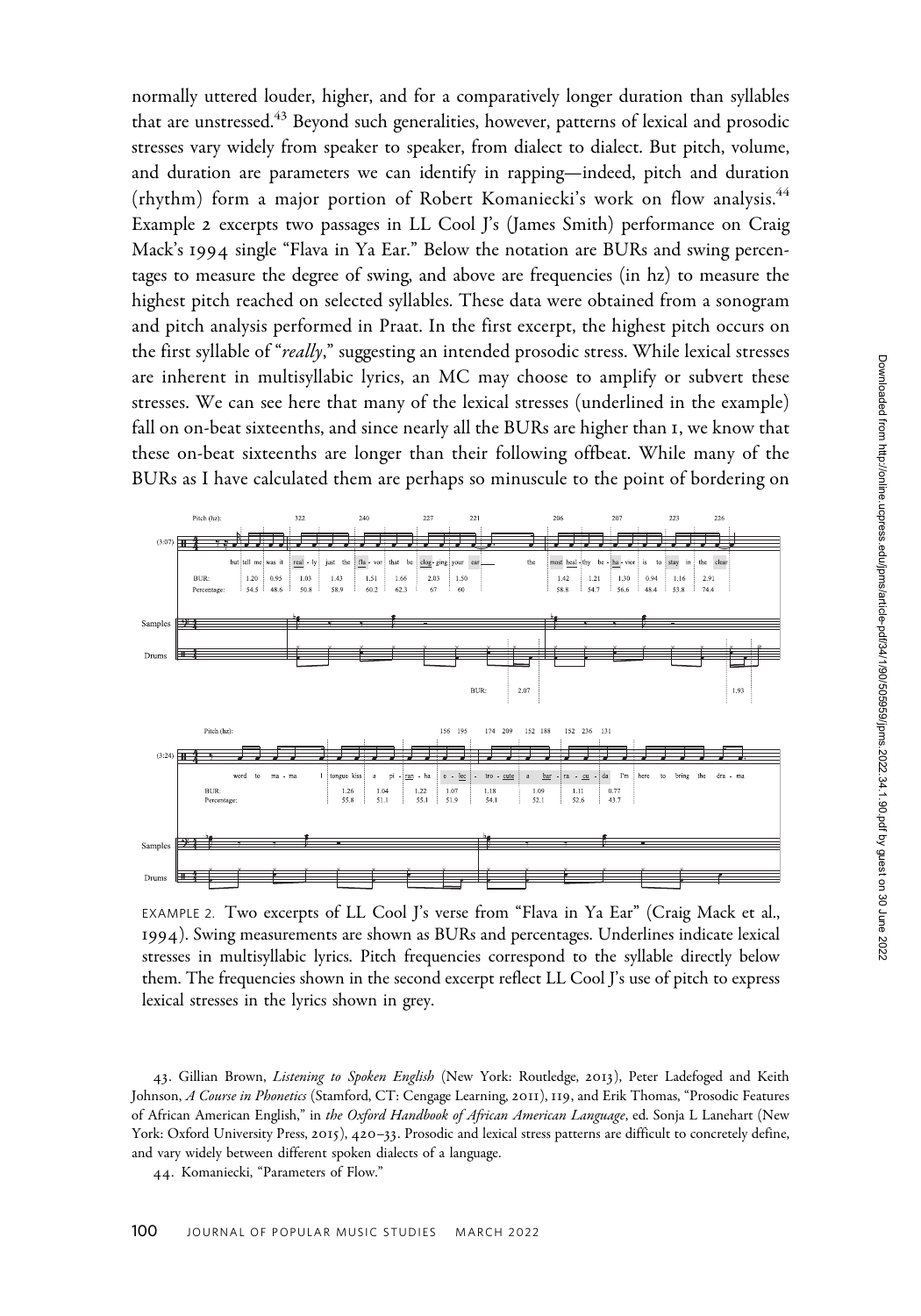imperceptibility as swung rhythms, the on-beat lexical stresses amplify the sense of swung timing in this passage.

Later in LL Cool J's verse, however, the swing/stress relationship is subverted. In the second excerpt shown in example 2, after the lyric "piranha," the lexical stresses in "electrocute" and "barracuda" fall on swung off-beat sixteenths. Furthermore, these are both four-syllable words that have multiple stressed syllables at varying levels: e-LEC-trocute and bar-ra-CU-da.<sup>45</sup> (The capitalized syllables are the primary lexical stress, while the bolded lowercase syllables are the secondary stress.) As the transcription demonstrates, these stressed syllables all fall on off-beat sixteenths. In faithfully accenting these lexical stresses through pitch—the lexical stresses receive higher pitches relative to their surroundings—LL Cool J creates a profound sense of syncopation that is enhanced through the swung timing he uses. This swung syncopation subverts the "steady flow of the pulse" quite noticeably, and as such exemplifies the sense of rupture that Ohriner, Tricia Rose, and Jeff Chang have all characterized as a defining feature of flow.<sup>46</sup> Ohriner writes that Talib Kweli invokes rupture by "abruptly changing the way his flow relates to the instrumental streams."<sup>47</sup> Here, then, LL Cool J invokes rupture by abruptly changing the way his flow rhythm relates to the lyrics themselves.

But LL Cool J's flow rhythms also relate to the beat, where the rhythmic subdivisions are swung to an even greater extent. Many hip-hop beats contain swung subdivisions; unsurprising given the fact that swung rhythms permeate nearly all genres of twentiethcentury Black vernacular music.<sup>48</sup> As detailed in example 2, we can see that the off-beat sixteenth hits in the kick drum exhibit large beat-upbeat ratios: recall that a BUR of 2 indicates a tripletized rhythm. These high BURs mean that the off-beat kick hits sound much later than they are notated here. The swung beat timing may also impact how LL Cool J's swung timing is perceived. As example 2 demonstrates, some of the BURs in his flow are very close to 1—an equally spaced note pair—yet the passage certainly sounds swung, at least to my ear. It is likely that the swung subdivisions in the beat are conditioning my listening habits to favor a perception of swing in the flow.<sup>49</sup>

Since hip-hop beats are built on musical borrowing, we can look to the genres that hip hop borrows from for more insight into swung timing. For example, a subtle sense of swung timing appears frequently in the production work of Dr. Dre (Andre Young). The Dre-produced "Gz and Hustlas," a track from Snoop Dogg's (Calvin Broadus, Jr.) 1993 album  $Doggystyle$ , presents one of the more salient manifestations of swing in Dre's beats.

<sup>45</sup>. Wennerstrom states that spoken English contains three levels of stress: primary stress, secondary stress, and unstressed syllables. Ann K Wennerstrom, The Music of Everyday Speech: Prosody and Discourse Analysis (New York: Oxford University Press, 2001), 47–48.

<sup>46.</sup> Ohriner, Flow: The Rhythmic Voice of Rap Music, Tricia Rose, Black Noise: Rap Music and Black Culture in Contemporary America (Middletown: Wesleyan University Press, 1994), and Jeff Chang, Can't Stop, Won't Stop: A History of the Hip-Hop Generation (New York: Picador and St. Martin's Press, 2006).

<sup>47.</sup> Ohriner, Flow: The Rhythmic Voice of Rap Music, 204.

<sup>48</sup>. Alexander Stewart, "'Funky Drummer': New Orleans, James Brown and the Rhythmic Transformation of American Popular Music," Popular Music 19, no. 3 (2000): 293-318.

<sup>49</sup>. I have also encountered the opposite effect in my listening: where the beat "straightens" my perception of swung timing.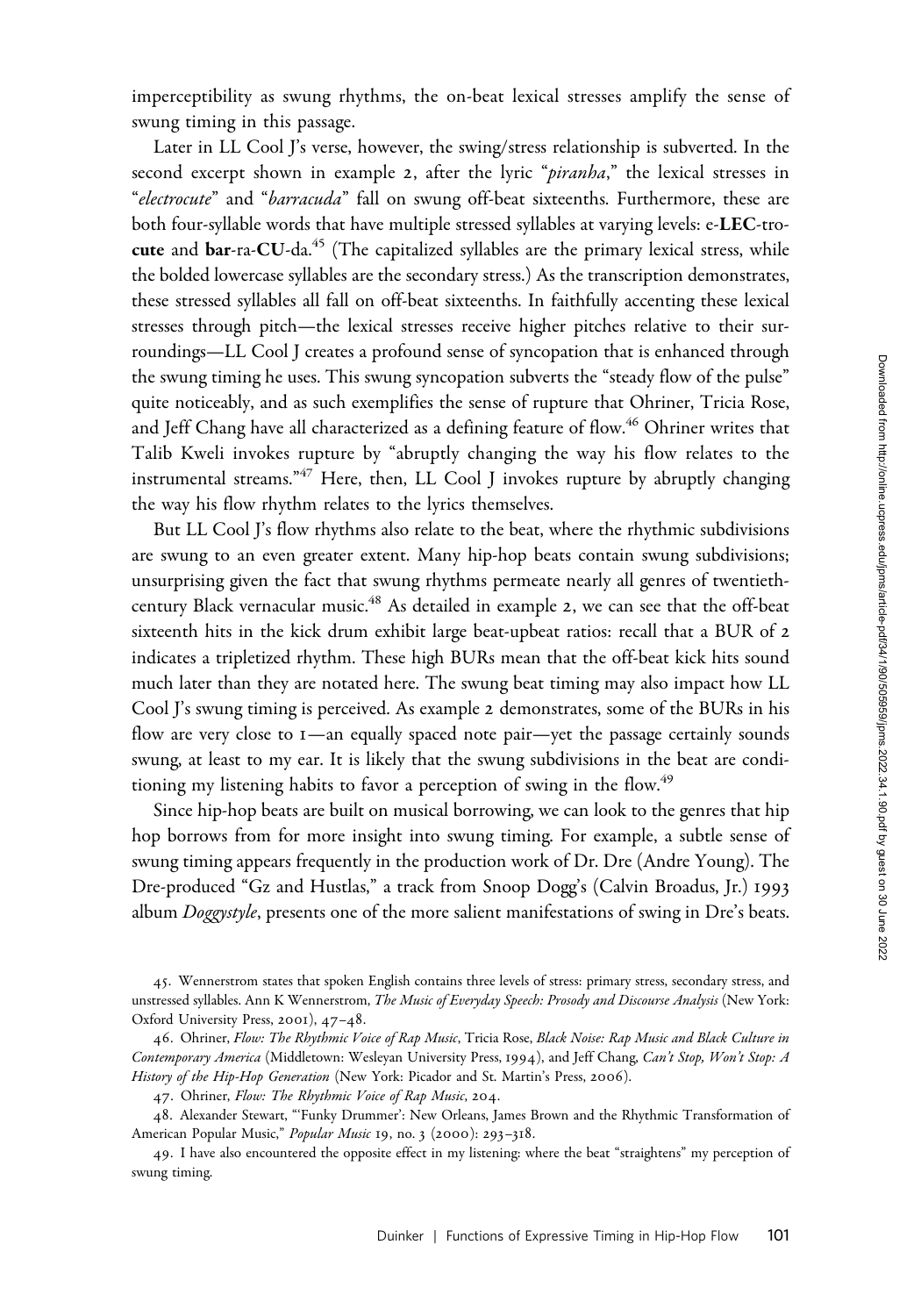Shown in example 3, the four-bar loop underpinning this song exhibits salient swung timing in the piano riff, as well as the drum fill at the end of the excerpt. This beat was sampled from the 1981 song "Haboglabotribin'" by the funk/jazz keyboardist Bernard Wright, whose role in the swung timing of "Gz and Hustlas" can be described as intermediary. Dr. Dre's production style is central to the "G-Funk" sound of West Coast hip hop that flourished in the early and mid-1990s. G-Funk takes stylistic cues (and samples) from 1970s funk, an era/genre from which Wright's 1981 album 'Nard arrived at the tail end. In addition to his own recording career as a solo artist, Wright worked as a session keyboardist for many fusion artists in the 1970s, cutting his teeth on repertoire that blended jazz and funk. So while Dr. Dre's G-Funk beats may not exhibit what Justin Williams calls "jazz codes—sounds, lyrical references, and imagery that can be defined as jazz,"<sup>50</sup> the presence of swing in Dre's beats can still be indirectly tied to jazz's influence on Black popular music.<sup>51</sup> Indeed, Alexander Stewart's observation of a re-emergence of swing in "contemporary styles of funk, hip hop, and jazz fusions"<sup>52</sup> is reflected in swung timing beats and flow rhythms in hip-hop music, as well as in the related and short-lived genre of new jack swing.



EXAMPLE 3. Two excerpts from "Gz and Hustlas" (Snoop Dogg, 1993). The top excerpt outlines the basic four-measure loop of the song's beat, highlighting the swung timing at the sixteenth-note level. Though the BUR values here are notated next to the drum part, they characterize both the drum and piano parts. The second excerpt documents a passage from the song's first verse, where swung timing is audible in the flow.

50. Justin Williams, Rhymin' and Stealin': Musical borrowing in Hip-Hop (Ann Arbor: University of Michigan Press 2013), 49.

<sup>51</sup>. Ibid., 47–72.

<sup>52</sup>. Stewart, "'The Funky Drummer'," 314.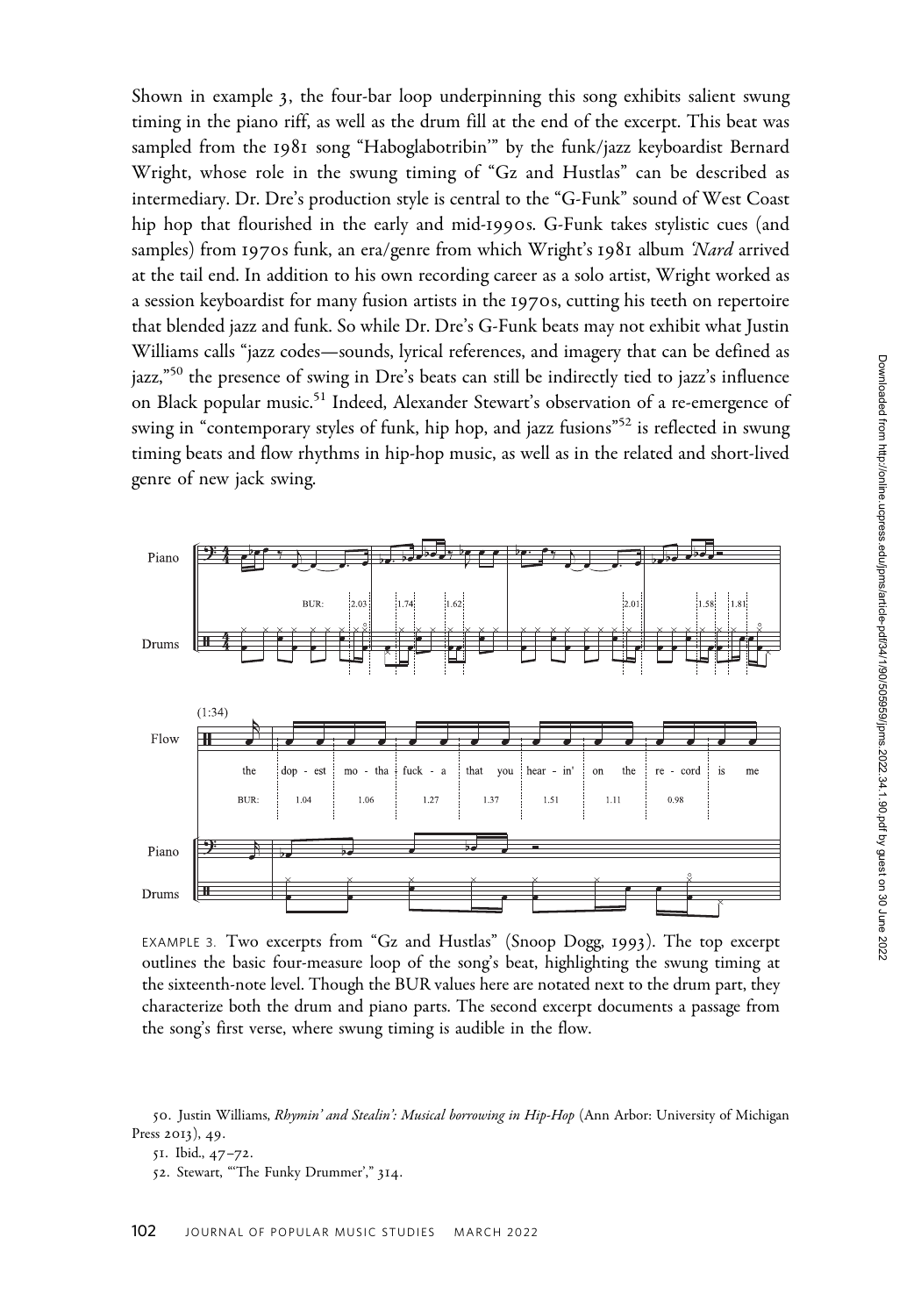Returning to "Gz and Hustlas," flow performances such as the one excerpted in example 3 illustrate Snoop Dogg's approach to swung timing. Snoop's BURs are not excessively large; each of them resides below the value of 2, notable given the high BURs identified above in the beat. But the swung timing in this passage of flow is nevertheless audibly present and contributes to a palpable sense of downbeat anticipation throughout the measure, accruing the type of motional energy that Butterfield describes. This motional energy is heightened by the syntactical organization of Snoop's lyrics. Instead of first identifying himself as the "dopest mothafucka that you're hearing on the record," he waits until the end of the line to reveal that it "is  $me$ ," leading the listener through a series of energy-accruing swung rhythms to the eventual presentation of the subject of the sentence. And just as LL Cool J did in "Flava in Ya Ear," Snoop Dogg's positioning of lexical stresses on strong beats helps amplify the sense of swing beyond the subtle BUR values his timing creates.

Inter-genre influence also surfaces in Azealia Banks's 2012 single "212." A sleeper hit for Banks, "212" features a beat produced by the Belgian electro/house producer Basto, aka Lazy Jay (Jef Martens). Example 4 documents the one-measure loop used in "212," where substantial swung timing is present. As in funk, swung timing occasionally surfaces in mid-tempo genres of dance music—house, garage, and techno among them—but often in subtle quantities. Basto's production work on "212" assumes the form of a 2-step Garage beat, borrowed from a genre popularized in the UK in the 1990s. Banks's vocal performance atop this beat engages with its swung timing. The passage transcribed in example 4 is emblematic of the rhythmic structure of her flow; two features of which inject her performance with both motional energy (after Butterfield) and rupture (after Ohriner). The subtle swing existing in her flow gives this passage (and others like it) a strong sense of forward momentum, one that is both amplified and ruptured by the syncopation of the persistent off-beat syllabic attacks toward the end of the passage. The moment-to-moment sense of rupture effected by this swung syncopation is subsumed on a larger temporal level by the anacrusis-driven motional energy of the swung timing itself.



EXAMPLE 4. Excerpt from the first verse of "212" (Azealia Banks, 2012). The BUR indicated below the staff models the duration of the on-beat kick drum and the snare hit on the fourth sixteenth. If these attacks were quantized as written, the BUR would be 3. Its value above 4 indicates that the snare hit sounds considerably later than written, approximately 80% of the way through the quarter note beat's duration.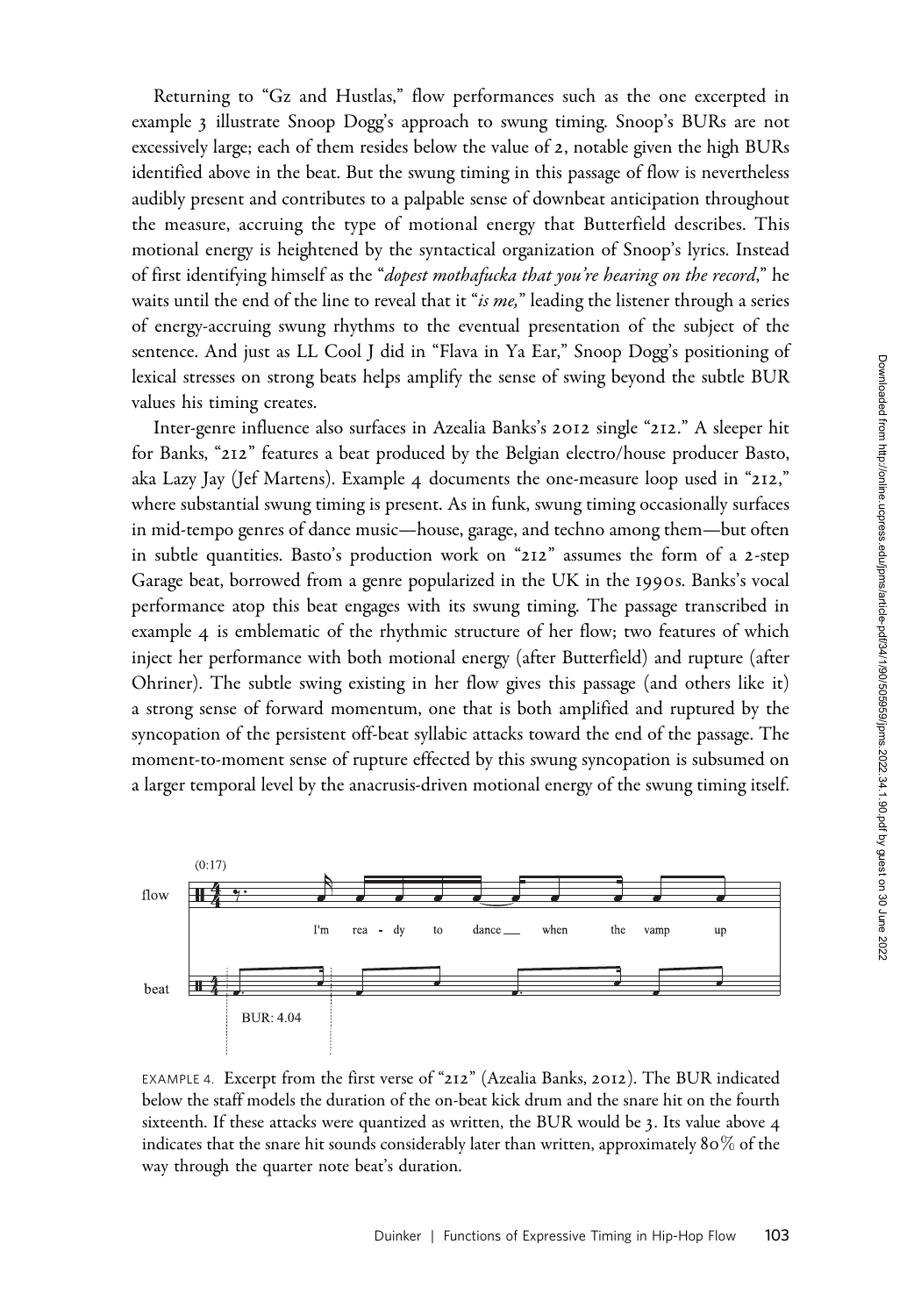Swung timing is neither ubiquitous nor rare in hip-hop flow. If it were ubiquitous, we might be forced to decide whether swing itself should be treated as the "norm" by which straight-timed "abnormalities" are measured.<sup>53</sup> But in certain song-based contexts such as the examples presented in this section, swing appears to be sufficiently prevalent that it functions as the primary marker of sub-tactus division of pulse. A productive way of interpreting such contexts might involve Tellef Kvifte's Common Slow Pulse (CSP) model.<sup>54</sup> Kvifte argues that using additive models of rhythm—those that are predicated on an isochronous Common Fast Pulse that characterizes longer timespans through its multiples—fails to account for the ubiquity and embodied nature of asymmetric rhythmic contexts, of which swung timing is one. Given the degree of swing present in both flow and beat across the three examples discussed above, the CSP model seems appropriate: a larger-level tactus operates as an isochronous reference, while any rhythmic level below this tactus is subdivided according to its own internal logic. In the case of swing, this logic is modelled with BUR values.

Unpacking swung timing in flow can involve a number of approaches that range from exploring intergeneric relationships that characterize hip hop, examining the intersection of linguistics and musical rhythm, and swung timing in the realm of signifying, as Floyd has done. Examining swing from an inter-generic perspective invites discussion on how swing connects various genres that owe their genesis, in some part, to African American musical tradition. Whether interpreted as jarring or lilting, swing assumes a primary role of vitalizing any music where it is present.

### LAGGING TIMING

Characterized by Shock G of Digital Underground (Gregory Jacobs) as the addition of "lazy tails" to his flow, lagging timing describes a patterned delay of vocal syllabic onsets in relation to the beat layer.<sup>55</sup> Evidenced by recent attention to behind-the-beat rapping by both Ohriner and Martin Connor, MCs' propensity to lag is widespread.<sup>56</sup> Connor writes that "one of the defining aspects of the rap genre [is] its vocalists' expressive rhythmic delays."<sup>57</sup> My category of lagging timing recalls Ohriner's categories of phase shift, tempo shift, and deceleration. While Ohriner's phase shift, by definition, can involve flows that are either behind or ahead of the beat, my experience has been such that ahead-of-the beat flow examples are quite rare.<sup>58</sup> A potential issue arises here: if a syllable arrives before or after a particular metric marker, there must be some limit at

53. For an example of this, see Mats Johansson, "Rhythm into Style: Studying Asymmetrical Grooves in Norwegian Folk Music" (Ph.D. diss., University of Oslo, 2010).

<sup>54.</sup> Tellef Kvifte, "Categories and Timing: On the Perception of Meter," Ethnomusicology 51, no. 1 (2007): 64–84.

<sup>55.</sup> Paul Edwards, How to Rap II: Advanced Flow and Delivery (Chicago: Chicago Review Press, 2013), 35.

<sup>56</sup>. Ohriner, Flow: The Rhythmic Voice of Rap Music, and Martin Connor, The Musical Artistry of Rap (Jefferson, NC: McFarland, 2018).

<sup>57</sup>. Connor, The Musical Artistry, 17.

<sup>58.</sup> Most of Ohriner's discussion of these techniques of expressive timing in Chapter 8 of Flow the Rhythmic Voice of Rap Music also centers on syllabic attacks that arrive after the beat.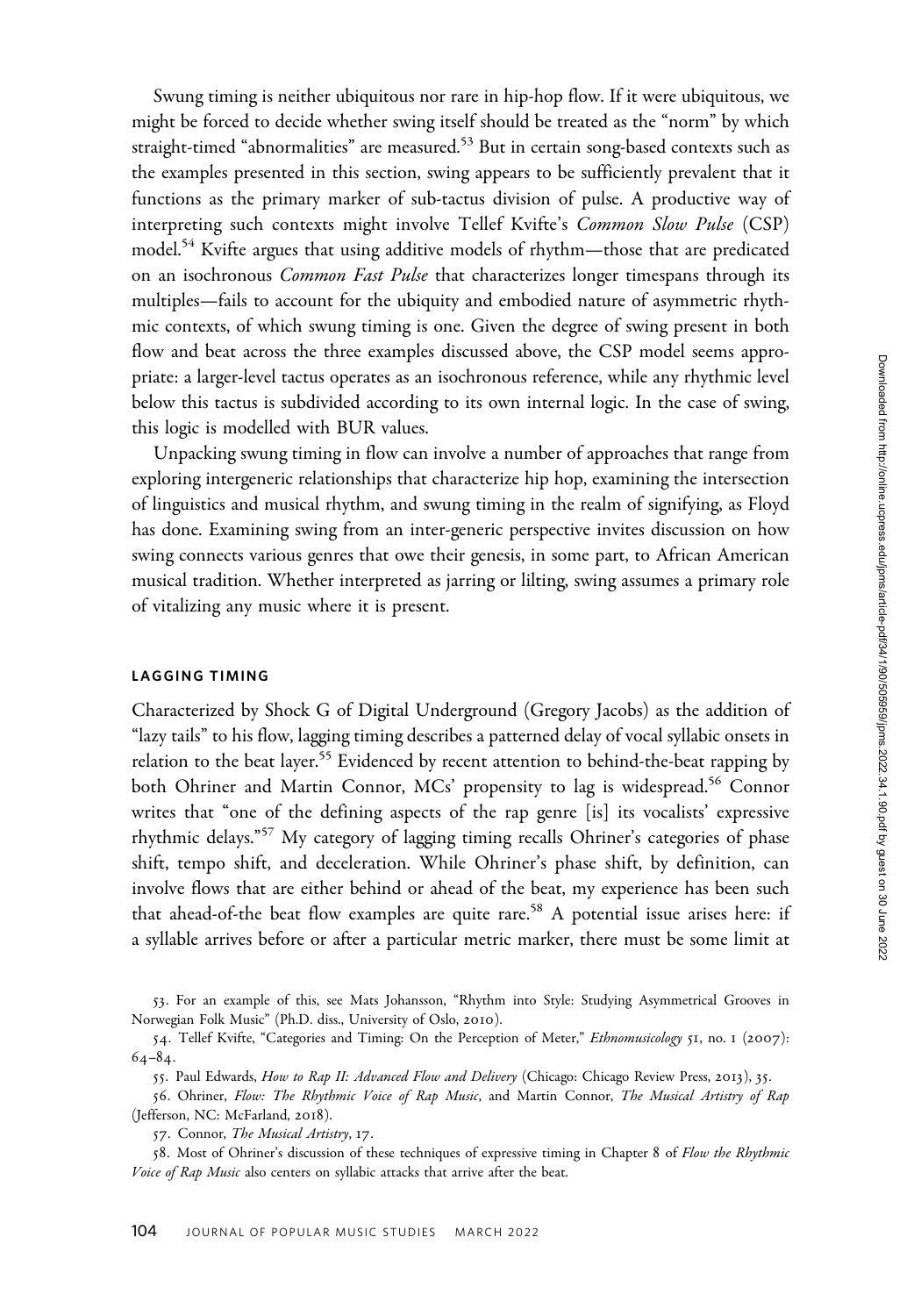which point it ceases to be heard in relationship to that marker and instead is heard in relation to another. But this issue is hugely contextual—relying on accent, lyrics, meter, tempo, and above all listener subjectivity—and the only listening context to which I can speak with certainty is my own. Consequently, because I tend to hear instances of systematic shift, or nonalignment, between flow and beat as involving lagged lyrics, I characterize this category as such. My lagging category incorporates some aspects of Ohriner's deceleration and tempo-shift categories, namely because I interpret behind-thebeat rapping—whether at a constant rate or not—to produce a family of related rhetorical and musical effects (some of which Ohriner describes). Why, and how, do MCs achieve this sense of lagging? The answer does not lie in a lack of skill: if anything, the opposite is true.59 The MC Evidence (Michael Perretta) of the group Dilated Peoples states, "It's also a talent to know how to stay behind the rhythm—it's something a lot of people don't know how to do."<sup>60</sup> MCs who lag are doing so by using personalized, idiosyncratic, and complex rapping techniques, and lag timing is often mixed with more "in time" or quantized flow rhythms. The answer to "why" and "how," then, probably involves a number of calculated motivations, techniques, and desirable consequences: some rhetorical, and some practical.

One such consequence may involve the perceptual streaming of dense musical textures. Iyer suggests that expressive timing contributes to listeners' ability to stream larger amounts of auditory information, writing that "timing variations can allow an instrument that is sonically buried to draw attention to itself in the auditory scene."<sup>61</sup> In a similar vein, Danielsen has described how local timing inflections affect the overall sense of groove in a musical passage, and individual components of a composite texture can be adjusted to sound non-simultaneously, exuding an increased textural thickness to the ear.<sup>62</sup> The effect of expressive timing, when viewed in this way, is one of a thickening of texture.

Vocal salience appears to be influenced through lagging timing. Paolo Ammirante and Fran Copelli found that MCs generally use vowels with higher formants over on-beat percussion sounds and hypothesize that this practice enables those lyrics to be better heard against the dominating percussion.<sup>63</sup> MCs can also increase the salience of their lyrics by uttering them slightly lagged from prominent musical events, such as a backbeat snare hit. Pusha T's performance on "Come Back Baby" foregrounds the salience of lagtimed flow amid other musical events. His flow rhythms in the first verse (0:14) involve a repeating rhythmic motive that always begins on beat two or four of the loop—against the backbeat. Example 5 details the displacement between each backbeat and the beginning of Pusha T's motives. I measured the lag for the first syllable of each motive from the

<sup>59</sup>. Ohriner interprets an intentionality to Talib Kweli's late syllables, noting that they are "not haphazardly late" (Flow: The Rhythmic Voice of Rap Music, 193).

<sup>60</sup>. Paul Edwards, How to Rap: The Art and Science of the MC (Chicago: Chicago Review Press, 2008), 257.

<sup>61</sup>. Iyer, "Embodied Mind," 402.

<sup>62</sup>. Danielsen, "The Sound of Crossover."

<sup>63</sup>. Paolo Ammirante and Fran Copelli, "Vowel Formant Structure Predicts Metric Position in Hip Hop Lyrics," Music Perception 36, no. 5 (2019): 480–87.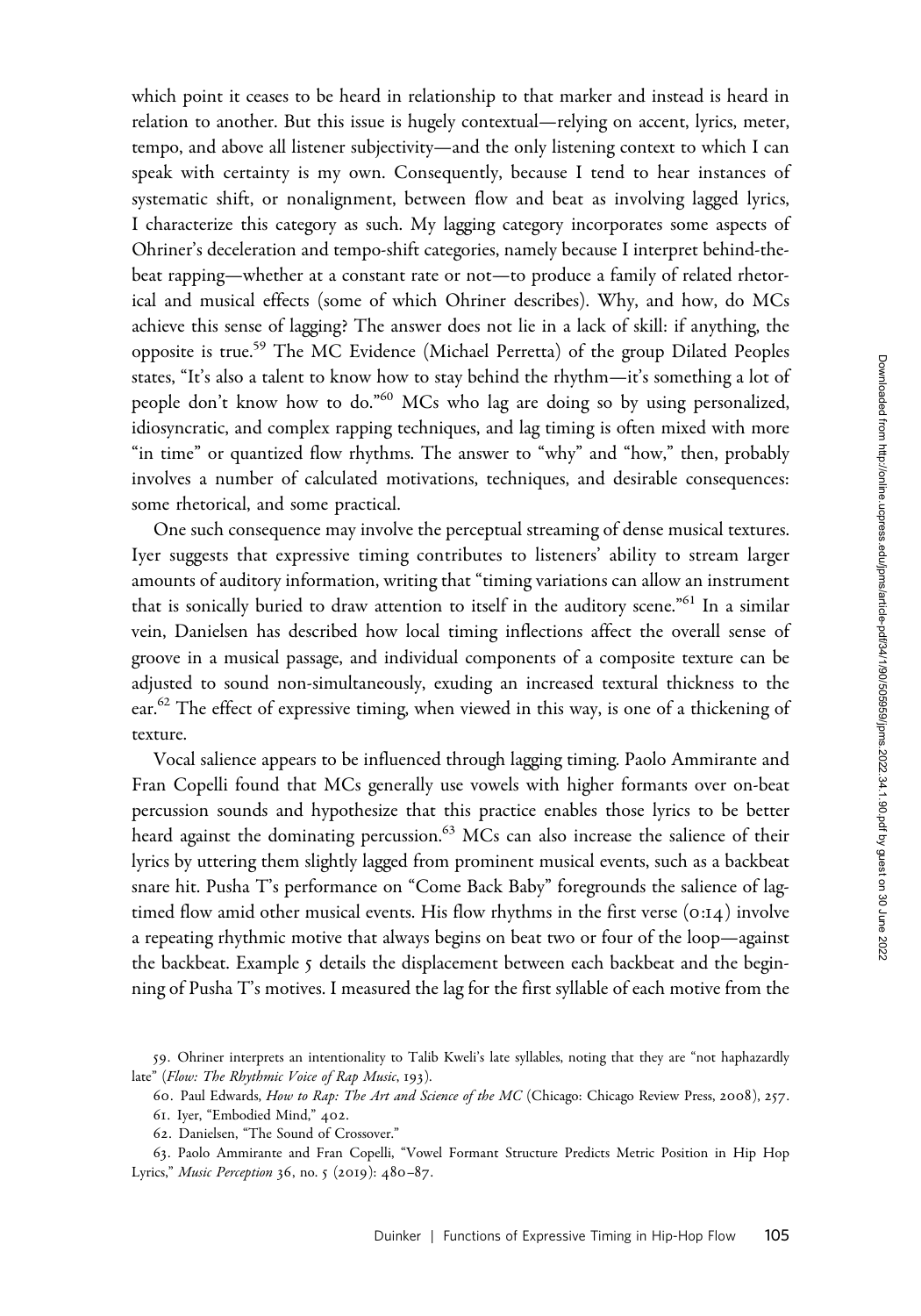| <b>Beat</b>    | $Lag$ (ms) | Lyric              |
|----------------|------------|--------------------|
| $\overline{2}$ | 56         | I'm so grateful    |
| 4              | 72         | numbers so low     |
| $\overline{2}$ | 29         | bitch be thankful  |
| $\overline{4}$ | 32         | they say don't let |
| 2              | 58         | money change you   |
| $\overline{4}$ | 30         | that's how we know |
| $\overline{2}$ | 86         | money ain't you    |
| $\overline{4}$ | 109        | hitch I heen had   |
| 2              | 81         | bitches been bad   |
| $\overline{4}$ | 94         | we buy big boats   |
| $\overline{2}$ | 99         | bitch I'm Sinbad   |
| $\overline{4}$ | 90         | downright sinful   |
| $\overline{2}$ | 66         | bitch we been full |
| $\overline{4}$ | 79         | all my dopeboys    |
| $\overline{2}$ | 93         | we like kinfolk    |

EXAMPLE 5. Lag timing of line-initiating syllables in the first verse of "Come Back Baby" (Pusha T, 2018). The first syllable of each line of lyrics sounds against a snare backbeat on beats two and four of each measure.

backbeat snare hit that underpins it. As the data suggest, nearly all these lags are greater than 50 ms, with some as high as 100 ms. While lagging timing plays a role in many of Pusha T's performances, his lagging in this excerpt results in more clearly articulated (and audible) lyrics, free from sonic interference from the backbeat—itself a dominating sound in the song's texture.

Lag timing is also useful for rhetorical means. Keith Gilyard's introduction to the book African American Rhetoric(s): Interdisciplinary Perspectives provides a comprehensive summary of scholarly work in this field.<sup>64</sup> Notable in Gilyard's survey is the work of Ronald Jackson II, who draws attention to Nommo, which he describes as "the generative, lifesustaining force of the word" and a central aspect of African rhetorical traditions.<sup>65</sup> According to Jackson, these activities include rhythm, soundin', stylin', improvisation, storytelling, lyrical code, image making, and call and response. In his model, Jackson describes the aspect of rhythm as "similar to polyrhythm in that it suggests that the energy of the rhetor must be one with the energy of the audience."<sup>66</sup> Elsewhere he describes it as "involving pauses, intonations, pitch, rate, and speed."<sup>67</sup> Soundin' is related to Signify- $\text{in(g)}$ , which, as discussed above, might manifest in the subtle subversion of steady pulse

64. Keith Gilyard, "Introduction: Aspects of African American Rhetoric as a Field," in African American Rhetoric(s): Interdisciplinary Perspectives, eds. Elaine Richardson and Ronald Jackson II (Carbondale: Southern Illinois University Press, 2007), 1–18.

66. Jackson, "Toward an Afrocentric Methodology," 154. 67. Ibid., 151.

<sup>65</sup>. Ronald L. Jackson, II, "Toward an Afrocentric Methodology for the Critical Assessment of Rhetoric," in African American Rhetoric: A Reader, ed. L.A. Niles (Dubuque, IA: Kendall Hunt Publishing, 1995), 154. Gilyard, "Introduction," 12. In particular, Gilyard extracts the idea of Nommo from the work of Molefi Kete Asanta (b. Arthur Lee Smith), whose writings positioned Nommo as an antipode to the rhetorical act of persuasion—as developed by Aristotle and cultivated in Western rhetorical practice. See Arthur Lee Smith, Language, Communication, and Rhetoric in Black America (New York: Harper and Row, 1972).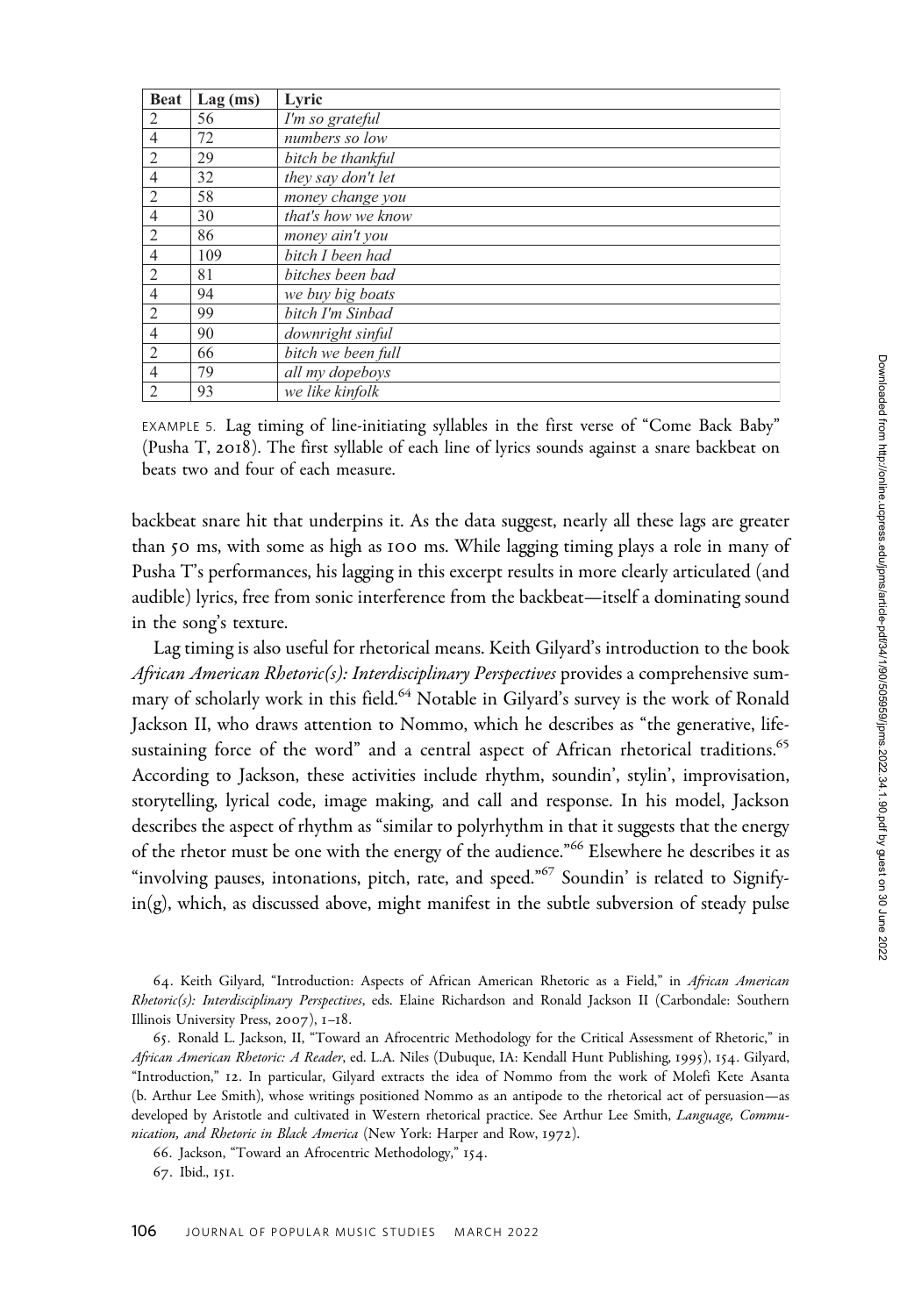found in swing. And stylin' is the notion that a speaker has combined rhythm, excitement, and enthusiasm, which propel a message and the audience. It is usually accomplished through the vocal variety, resonance, percussion, anaphora, volume, rate, pitch, and tone.<sup>68</sup> By coalescing around the notion of Nommo, Jackson's elements of rhetoric in his Afrocentric model collectively exist in a framework that affords the rhetor space to cultivate a sense of authority with which to compel listeners. This framework treats "the word" as primal: rather than imbuing words with rhetorical weight, the rhetor activates a rhetoric already inherent in the words.

Few MCs have used expressive timing more consistently as a means to cultivate a particular identity than Snoop Dogg, whose drawl-infused signature flow has become one of the most identifiable personal styles in hip-hop music. Since his emergence onto the scene through collaborations with Dr. Dre, including his successful 1993 debut album Doggystyle, Snoop Dogg has cultivated a musical image that centers on his laid-back flow style that is arguably equal parts southern (due to his Mississippi roots) and West Coast (due to his Long Beach upbringing).<sup>69</sup> In a 1993 New York Times interview, Snoop said, "I don't rap, I just talk. I don't like to get all pumped up and rap fast 'cause that ain't me. I want to be able to relax and conversate with my people."<sup>70</sup> His guest verse on De La Soul's 2016 single "Pain" supports this quote and is excerpted in example 6. Below the notated example, a chart indicates the lag time of each syllable: the lag of the perceptual center of each vocal syllable is measured from either a sounding event in the beat layer (usually from the drums) or an interpolated timepoint when no sounding events are present. Some of these lag times are so small as to border on imperceptibility. Example 6 focuses on the ten syllables where Snoop Dogg's lag is greater than 50 ms, graphically displacing them from the events in the beat layer they sound against.<sup>71</sup> These lagged syllables are especially salient when sounding against a snare hit; note for example the lag on the syllables "shades," "can't," "move," and "do." Snoop ends this passage with a touch of signifyin(g) on the lyric "swiftly," which he transforms into a trisyllabic word in order to rhyme with "differently," as well as employing some rather obvious lag on a lyric ("swiftly") of which the meaning normally connotes anything but.

Queen Latifah's (Dana Owens) performance on her 1989 hit "Ladies First" uses a technique related to gemination—the elongation of consonants—whereby she deliberately elongates the leading consonants of specific syllables, which in turn evokes a sense of lagging timing. This lag is perceivable because the vowel sounds in these lyrics arrive later than they would if Latifah had not elongated the consonant. (Recall that I interpret and measure vowel onset as the p-center for a syllable.) The excerpt shown in example 7

69. Bradley and Dubois describe Snoop Dogg's flow as "smoothed-out [and] nearly southern." Adam Bradley and Andre DuBois, eds., The Anthology of Rap (New Haven: Yale University Press, 2010), 505.

<sup>68</sup>. Ibid., 154. Many of these Afrocentric rhetorical strategies are discussed by Walser in some detail in the context of Public Enemy. See Walser, "Rhythm, Rhyme, and Rhetoric."

<sup>70.</sup> Touré, "Snoop Dogg's Gentle Hip Hop Growl," New York Times, 21 November 1993.

<sup>71</sup>. Note that some of these impulses involve a heard sound event in the beat layer, while others are interpolated based on the temporal spacing of the snare hits on beats 2 and 4. This analysis also does not take into account the subtle timing variations in various instruments in the beat layer.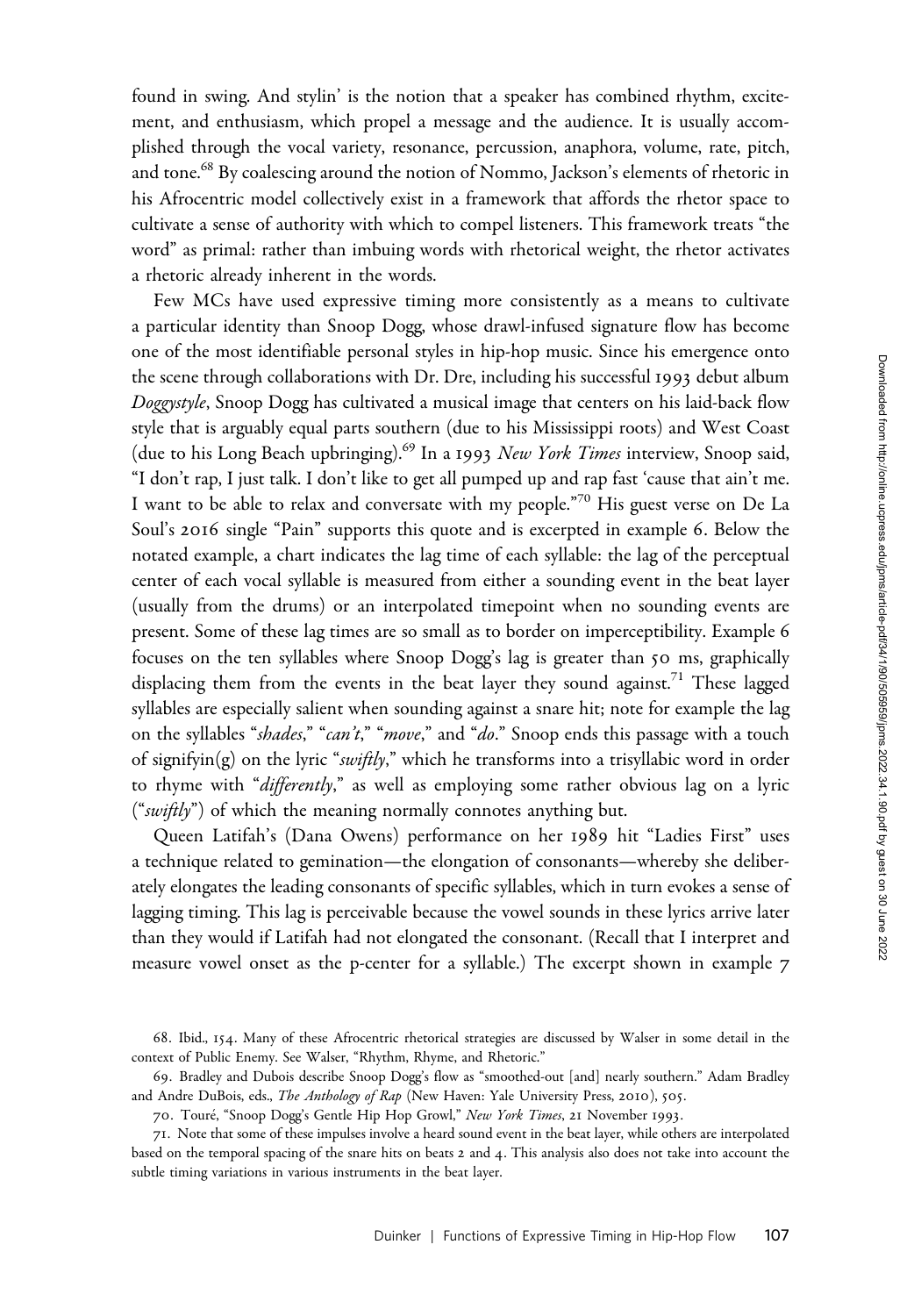

EXAMPLE 6. Excerpt from Snoop Dogg's verse in "Pain" (De La Soul, 2016). Syllables boxed in red are graphically lagged according to their measured lag timings, which appear below the staff.



EXAMPLE 7. Excerpt from "Ladies First" (Queen Latifah, 2016).

details the conclusion of Latifah's second verse. For two lyrics in this passage, Latifah spends more time enunciating the initial consonant than she does the initial vowel.<sup>72</sup> The L in *little* lasts twice as long as the vowel sound created by the I, while the  $T$  in touch is the same length as the sound created by the  $OU$ . These geminated consonants effectuate a lag, but one that is not fully salient until the beat kicks back in with the drum fill shown in the transcription. Because the beat has dropped out under the lyrics "with a little touch  $of_1$ <sup>n</sup> the sense of lagging is suspended, deferred perhaps, until the temporal reconciliation between flow and beat occurs. By the time Latifah raps the title lyrics "ladies first," her lag timing has become quite noticeable; the measured lag on "first" places the p-center for this lyric nearly 200 ms behind the downbeat of the measure as expressed in the beat.

Latifah's lag timing emphasizes a subtle distinction in the oft-repeated title lyric "ladies first." The title lyrics are inflected slightly differently each time they are rapped; it seems evident that Latifah means to imbue these lyrics with a marked quality. Indeed, this song's role as a flag-bearing Afrocentric feminist anthem is emphasized through the aggressive, rhetoric-laden flow style of Latifah and her guest MC Monie Love (Simone Johnson). Latifah is doing exactly as she says in the lyrics—*flipping the script*—in that she is

<sup>72</sup>. I determined the durations of each phoneme in a syllable. For the lyric "touch," for example, the leading consonant " $t$ " and the perceptual center "ou" sound for the same duration, at 0.19 seconds each, or  $43\%$  of the duration of the whole sounding lyric. This substantial amount of time spent on the leading consonant means the vowel, which my method takes as the perceptual center of the syllable, arrives noticeably late.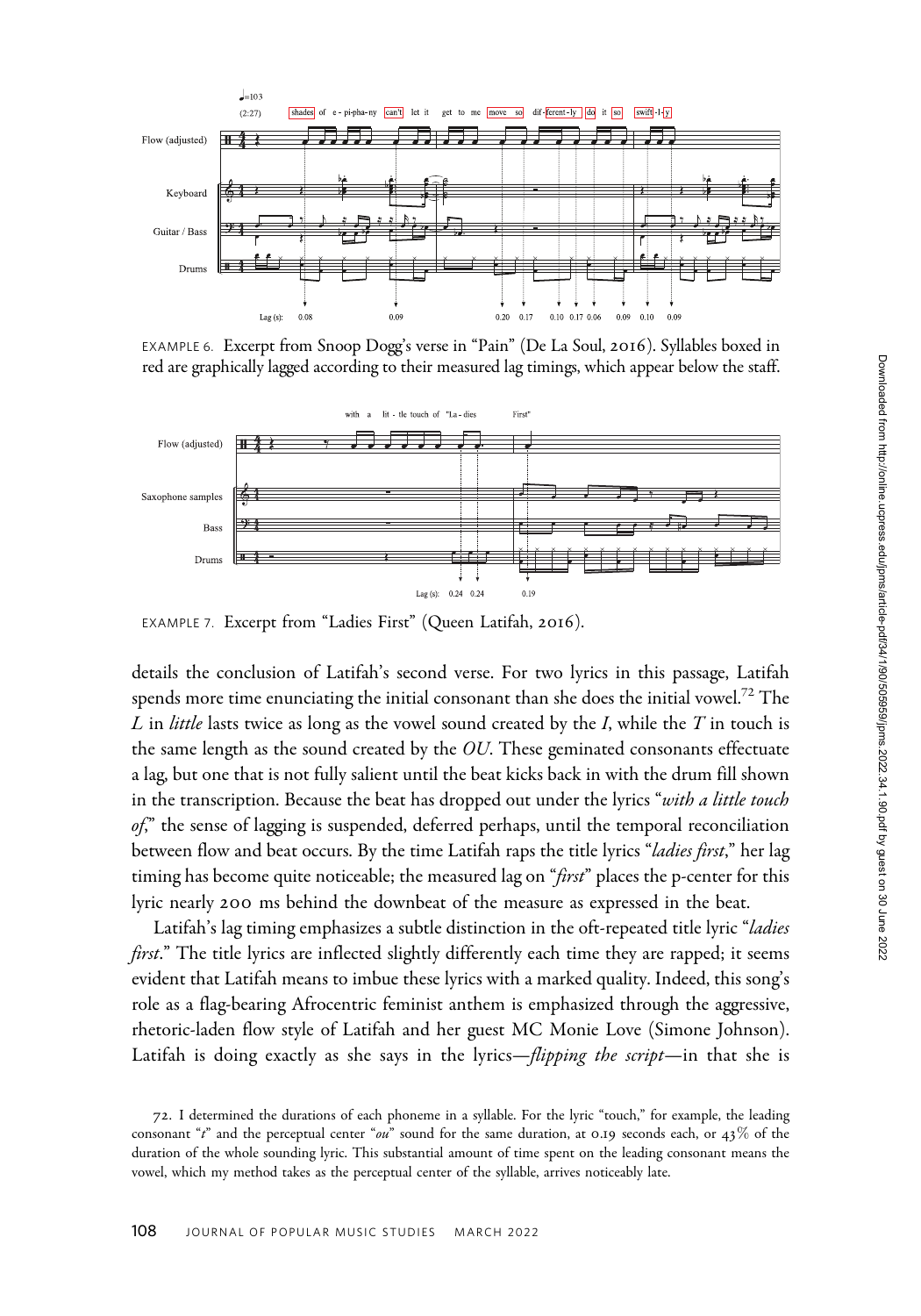reclaiming hip-hop music as a vehicle for promoting women; "demanding equal treatment for women," as Robin Roberts writes.<sup>73</sup> Latifah's flipping of the script works on a more detailed scale as well. Her delivery of the song's title lyrics repurposes the phrase "*ladies first.*" This phrase might traditionally be understood as chivalrous, where a male character acts out of purported sense of genteelness. But in such circumstances it is still the male who holds decision-wielding power, and in rapping these lyrics herself, Latifah is flipping the script regarding their meaning; from one of cloaked male courtesy to one of female empowerment and assertion—she is the one dictating that it's ladies first. The emphasis she gives these lyrics through lag timing heightens this assumption of control by Latifah.

In these examples from Pusha T, Snoop Dogg, and Queen Latifah, I have explored how lagging timing can be understood through the lenses of vocal salience, linguistics/ phonation, and rhetoric. While my lagging category encompasses a larger assemblage of expressively timed performances than Ohriner's more specific tempo-shift, phase-shift, and deceleration categories, my aim has been to draw parallels among his three categories to demonstrate how specific performance and perceptual issues can be contextualized across all of them through the common factor of lag.

## CONVERSATIONAL TIMING

In his monograph Book of Rhymes, Adam Bradley notes that Jay-Z (Shawn Carter) generally uses conversational flow, defining this style as "one that falls comfortably into conventional speech rhythms."<sup>74</sup> While Bradley does not further define "conventional speech rhythms," it is clear what they are not: strict rhythmic, or even metric, adherences to the beat layer. Conventional speech rhythms are notoriously difficult to define, in any language, and by any measure. But Bradley's comments invite some important questions. How do MCs rap in a way that impresses the notion of conversational speech upon the listener? In lieu of the lack of a rigorous definition of "conventional speech rhythms," can any telltale organizing/rhythmic structures in conversational flow be identified? And finally, how (again) does this type of expressive timing engage with the beat layer?

Returning momentarily to Jay-Z helps contextualize the first question. To some extent, Jay-Z must regulate his flow rhythms. If they were completely conversational, we might not interpret his performances as rapping. But his flow rhythms are not completely synchronized with the beat either. Jay-Z's flow style must fall somewhere in between these two extremes. Pressing situates speech- and groove-based rhythms as two main engagements with time in Black Atlantic music, suggesting that quite often, aspects of speech and groove are simultaneously driving the rhythmic fabric of a Black-Atlantic musical context.<sup>75</sup> Pressing uses hip hop as an example of this simultaneity, situating flow and beat layers as embodying speech- and groove-based rhythms, respectively. I would

<sup>73.</sup> Robin Roberts, "'Ladies First': Queen Latifah's Afrocentric Feminist Music Video," African American Review 28, no. 2 (1994), 245.

<sup>74.</sup> Adam Bradley, Book of Rhymes: The Poetics of Hip Hop (New York: Basic Civitas, 2009), 29.

<sup>75</sup>. Pressing, "Black Atlantic Rhythm," 287.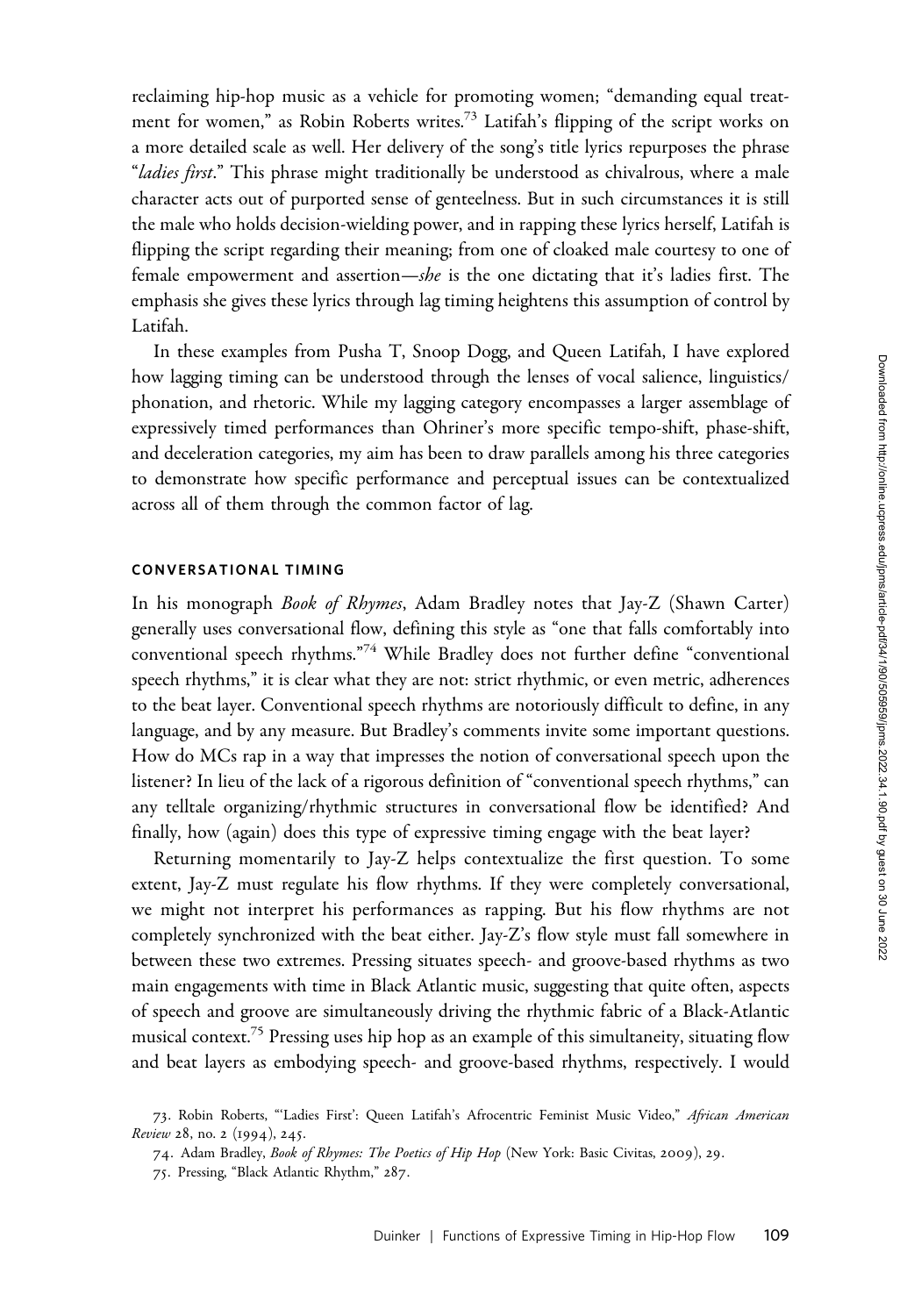

EXAMPLE 8. Conversational flow timing spectrum.

further suggest that groove- and speech-based rhythms can each be identified in the flow layer *alone*; their interplay is what characterizes the nature of conversational timing.

I thus define my final category, *conversational timing*, in terms of the dialogue between rhythms of conversational speech—however underdefined—and groove-infused rhythms of rapping. Pressing writes that "speech-based rhythms superimpose timings organized by oral articulatory predilections on a foundation structure that has divisive and metrical properties."<sup>76</sup> In hip hop, this foundation structure is the beat layer. The influence of groove- and speech-based properties on flow rhythms can be construed as a spectrum between two poles—as shown in example 8—neither of which is ever fully realized in a rapped performance. On one pole, a completely "on-beat" performance would feature syllabic attacks that are always synchronized with some sort of quantized (and sometimes isochronous) event: either something from the beat layer or an interpolated time marker. On the other pole, a completely "conversational" performance would entail total and salient asynchrony of syllabic attacks and beat events and suggests complete rhythmic stratification of the flow and beat. Establishing this spectrum enables critical readings of expressively timed flow performances that are neither swung nor lagging.

By characterizing conversational timing as above, I approach Krims's notion of speecheffusive flow, which he describes as featuring "enunciation and delivery closer to those of spoken language, with little sense often projected of any underlying metric pulse."<sup>77</sup> For Krims, speech-effusive flow embodies a rhythmic stratification where the consistency of the beat layer provides a template atop which the more variegated rhythmic structure of conversational-timed flow operates. In this sense, my category of conversational timing is identical to Krims's speech-effusive flow. But Krims's system is meant to encapsulate more than timing, and his other characterizations of speech-effusive flow—long strings of rhymed syllables, extremely complex rhythms, and notions of articulation and pitch—fall beyond the theoretical purview of conversational timing.

Chicago-based Noname (Fatimah Warner) tends to rap with conversational timing. Her performances frequently reveal a flow style that "often cuts across the phrase and accent structure of the underlying repeating instrumental groove," to quote Pressing out of context.<sup>78</sup> Noname's approach to vocal rhythm often sounds speech-driven; her performance on "Self," the opening track from her 2018 debut studio album Room 25, exemplifies conversational timing. The song's beat features timing akin to a Dilla-feel: the drums almost sound as though they stutter along in loose coordination with the rest

<sup>76</sup>. Ibid., 303.

<sup>77</sup>. Krims, Rap Music, 51.

<sup>78</sup>. Pressing, "Black Atlantic Rhythm," 287.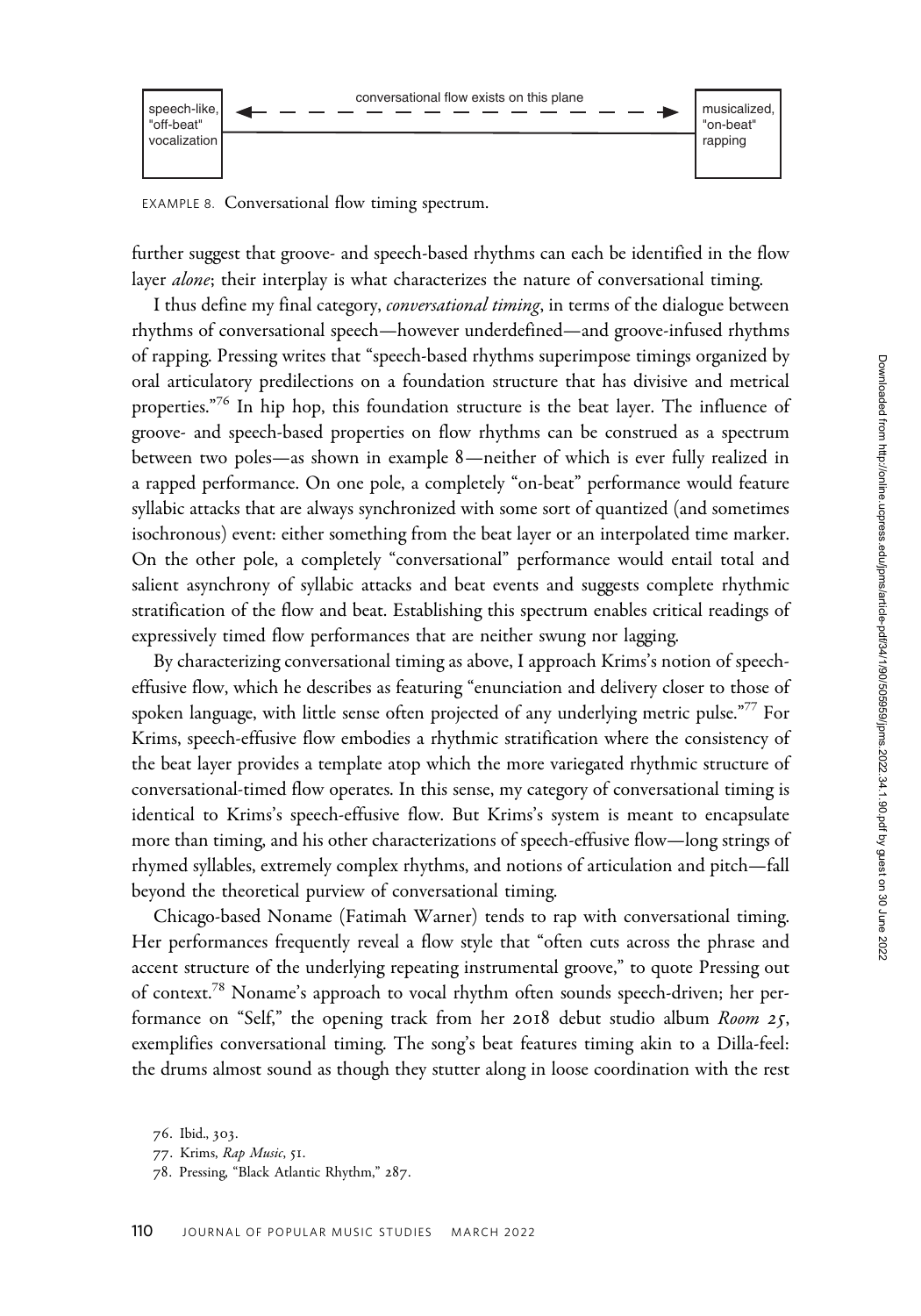of the beat layer. From the outset, when the drums and harmonic layer (supplied by backing vocals, guitar, bass, and keyboard) dictate the song's metric/hypermetric structure, Noname's vocals do not consistently align with metric markers. Her nuanced rhyme scheme involves a variety of different beat-classes, and even then, they rarely, if ever, line up with sounding events in the beat layer. Notable is her conclusion of the first verse of "Self": instead of aligning her final lyrics with the conclusion of the harmonic loop that underpins her flow, Noname instead simply finishes when she finishes, mid-loop (0:55). While temporal coordination between flow and beat layers is by no means a necessity in hip-hop music, it is a convention, and Noname's violation of that convention here draws attention to her conversational style of rapping.

Conversational timing raises questions of textural stratification and coordination; terms I borrow from John Covach's recent work on texture in rock music.<sup>79</sup> Though specifically designed to model pitch-based coordination in rock, Covach's spectrum charting the space between totally coordinated and totally stratified textures can used in a strictly temporal sense. Noname's conversational performance in "Self" resides squarely in the stratified realm: the rhythmic pacing of her vocals seems to transpire quite independently of the rhythmic and metric structure of the beat. But not all conversational performances are so thoroughly stratified: 2 Chainz's (Tauheed Epps) verse (1:55) on Chance the Rapper's (Chancelor Jonathan Bennett) 2016 single "No Problem" embodies a conversational flow that more equally straddles the balance between co-ordination and stratification, between musicalized and speech-infused rapping. Throughout this verse, 2 Chainz inserts lyrics that imbue a metric organization to his flow. On the lyrics "where the hell you get them from? Yeezy said he ain't make them"  $(2:03)$ , we hear tight coordination between the ultimate syllables *them from* and *make* them. One way of characterizing 2 Chainz's performance is to understand it as coordinated on a metric/hypermetric level, but stratified on a rhythmic level. This duality characterizes the nature of conversational timing: at once beholden to the rhythmic inflections of speech while locating sufficient points of metric coordination with the beat layer.

Durational patterns of speech—those that give rise to its rhythm—are highly variegated from speaker to speaker, from dialect to dialect, and from rhetoric to rhetoric, and as such, conversational timing is difficult to systematize. Since rhetoric, expression, and affect play a strong role in how we pace our speech rhythms, identifying rapped performances where these communicative elements are all in play appeals to a closer reading of conversational timing. Eminem's (Marshal Mathers) hugely successful 2000 single "Stan" (ft. Dido) fits these criteria well. Eminem uses conversational timing to dramatize the title character Stan's growing anger and frustration in the song's narrative.<sup>80</sup>

<sup>79</sup>. John Covach, "Analyzing Texture in Rock Music: Stratification, Coordination, Position, and Perspective," in Pop Weiter Denken: Neue Anstöße aus Jazz Studien, Philosophie, Musiktheorie und Geschichte, Beiträge zur Popularmusikforschung, Band 44, eds. Ralf von Appen and André Doehring (Transcript Verlag, 2018), 64-65.

<sup>80.</sup> Lacasse explores the role of narrativity in "Stan." Serge Lacasse, "Stratégies narratives dans « Stan » d'Eminem. Le rôle de la voix et de la technologie dans l'articulation du récit phonographique," Protée 34, no. 2–3 (2006): 11–26.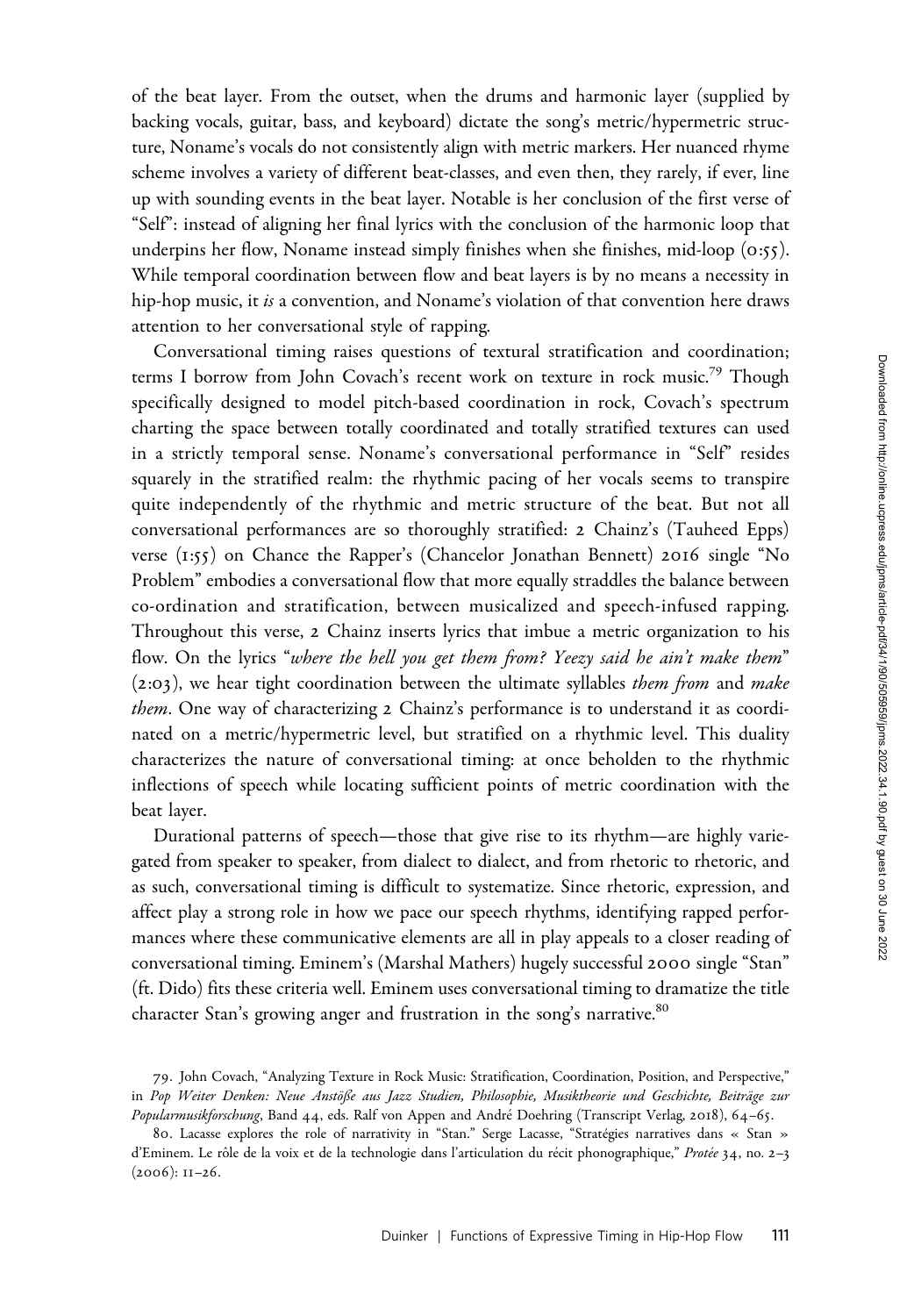Example 9 features charts that trace Eminem's flow timing across the first four phrases of lyrics in the first verse of "Stan" (0:49). The syllable durations suggest that Eminem's timing fits neither swung nor lagging profiles: swung timing would reveal alternating patterns of long and short syllable lengths, and lagging timing operates on the premise that, although lagging, the flow still exhibits a tight degree of rhythmic co-ordination with the beat layer. Neither scenario is present here. Instead, the diversity of syllable lengths in this example and their non-patterned ordering evinces conversational timing. But Eminem's flow does exhibit small pockets of patterned timing. In phrase 1, the lyrics "but you *still ain't*" are all rapped at approximately the same length—only around  $40$  ms separates them. A similar phenomenon occurs in phrase 3, where pairs of syllables are nearly identical in duration: "I sent," "two let-," "-ters back," "aut-umn," and "must not." In fact, there almost appears to be a stratification of two different syllable durations here. And finally, in phrase 4, patterns of three shorter syllables seem to emerge on "-b'ly was a" and "-blem at the."

It seems then that occasionally Eminem's flow timing accords to a different tempo than the beat, invoking Ohriner's tempo-shift category. This seems perfectly appropriate for speech rhythms, which at times seem to evoke a steady rhythmic and metric cadence, while at others are subject to rhetoric-led fluctuations in pacing. Though space prevents me from exploring the subsequent verses of "Stan" in detail, my investigation into these verses suggests that patterned passages of syllable durations become rarer as the song progresses. Stan becomes more irate, and his vocal rhythms become increasingly beholden to his anger and frustration, leading to a more spontaneous, speech-sounding flow performance. When small pockets of near-isochronous syllable durations do exist in these later verses, they typically function in the service of rhetoric, such as when Stan mockingly addresses Eminem as " $Mr. -too-good-to-write-my-fans$ " at the opening of the third verse. Amid these speech-infused rhythms, Eminem still tethers his rhymes to the fourth beat of each measure (although he lags quite consistently in this regard, meaning the rhymes often arrive later than the fourth beat itself). Such anchoring enables him to drift progressively further and further from any sort of rhythmic patterns amenable to notation-based transcription. This development, along with his constantly rising vocal tessitura, enables Eminem to vividly portray Stan's increasing angst.

The foregoing discussion encapsulates the essence of conversational timing: a flow practice that closely mirrors rhythms of speech but musically anchors them against the beat, even when these speech-infused rhythms express an independent metric structure. I observed how Noname adopts a speech-driven approach to rhythm in her rapping, stratifying the rhythmic surfaces of flow and beat layers, while 2 Chainz coordinates these layers by remaining consistent with his rhyme placements. Similarly, even when the character Stan grows increasingly irate in the second and third verses, Eminem's performance still respects a fairly consistent (but lagged) rhyme placement that anchors the increasingly out-of-control rhetoric put forward by the character. This is, after all, still rap. As a white hip-hop artist, Eminem's performance on "Stan" reinforces the Black Atlantic notion of speech/musical rhythmic stratification, demonstrating how non-Black artists also perpetuate this tradition within the broader practice of rapping. The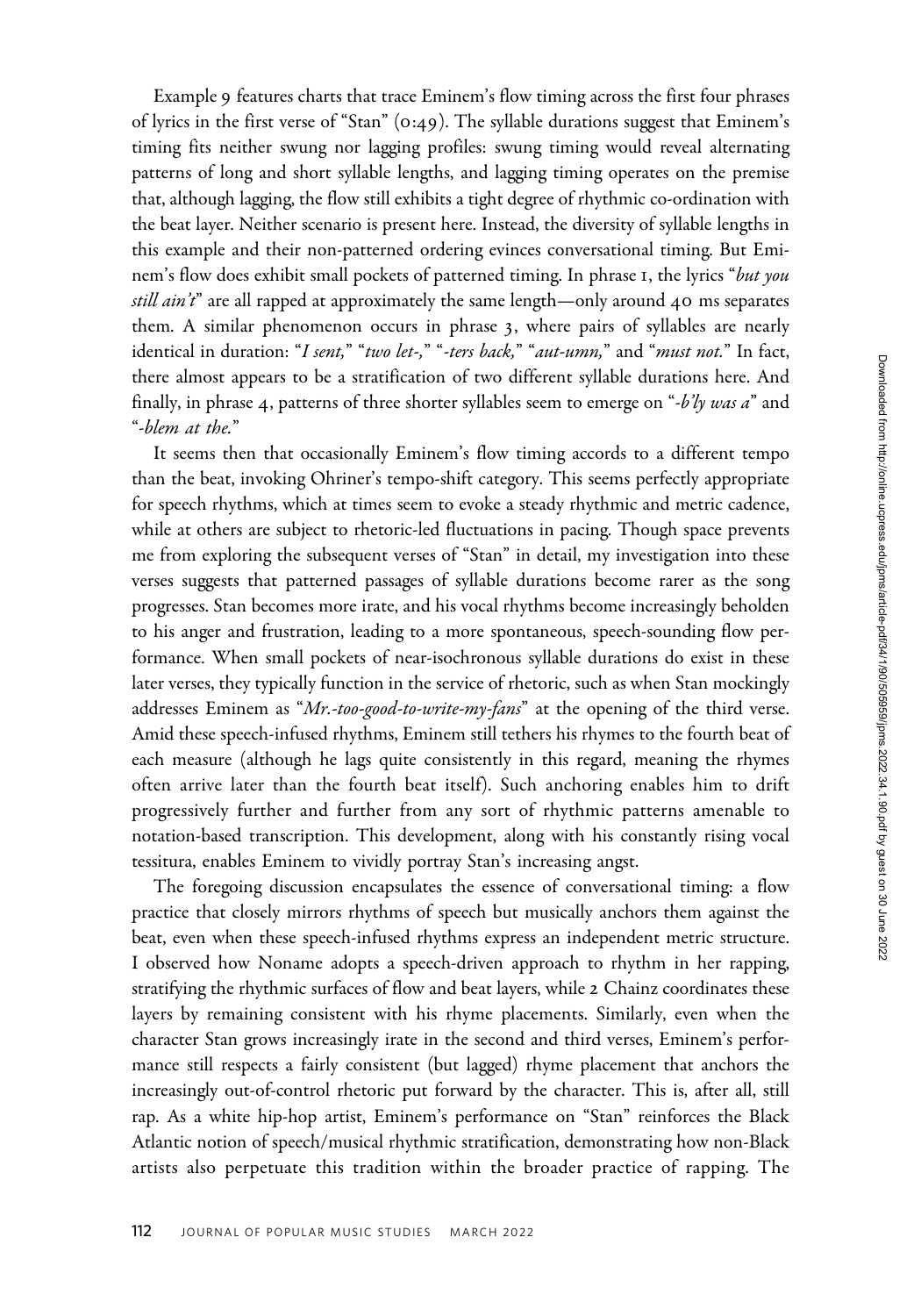







EXAMPLE 9. The first four phrases (0:49–1:01) of the first verse of "Stan" (Eminem, 2000). The vertical (y) axis represents the duration of each syllable in the order that Eminem raps them. Where there is an audible space between Eminem's lyrics, it is indicated as such.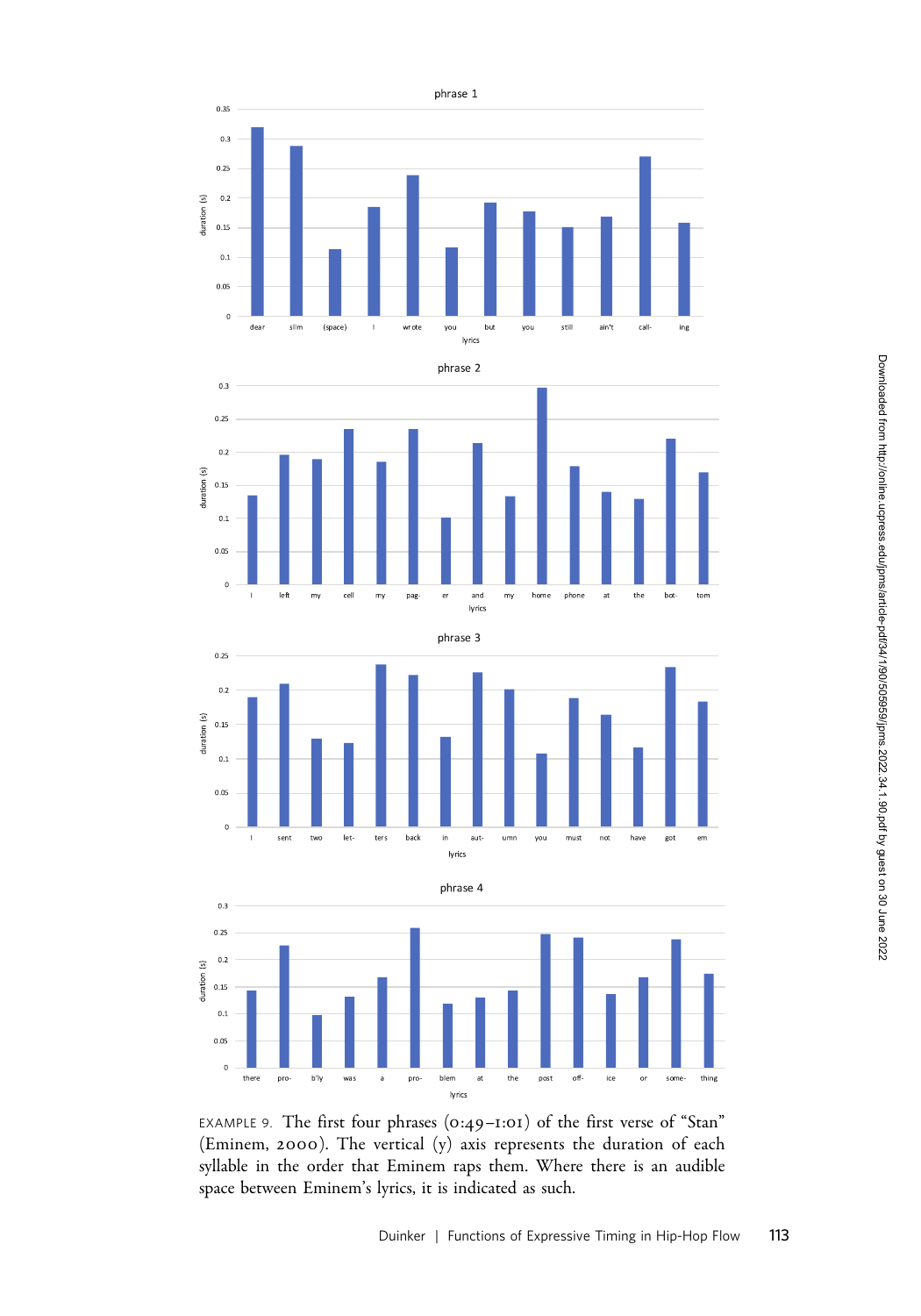techniques employed by Noname, 2 Chainz, and Eminem here are certainly not the only means by which an MC can create a conversationally infused flow, but the presence of a mechanism that yokes together beat and flow is nonetheless required to distinguish rapping from speech.

# **CONCLUSION**

My work throughout this paper has been in the service of Iyer's claim that "in groovebased contexts ... fine-scale rhythmic delivery becomes just as important a parameter as say, tone, pitch, or loudness."<sup>81</sup> The two textural layers of hip-hop music—flow and beat—express remarkable nuance and depth of interaction when examined on a temporal plane. Expressive flow timing occurs in a variety of contexts and in varying quantities. I began this discussion by summarizing expressive timing in Black Atlantic music in general before focusing on its presence in hip-hop flow. Ohriner's lengthy exploration of this topic paved the way for my research, and his intricate, empirically grounded discussion and detailed analysis of Talib Kweli's flow timing provided a number of productive jumping-off points for the research I have presented here.

Ohriner's swung timing inspired my own category of the same name, wherein I discussed swing's importance in a number of Black Atlantic musical practices and its fluid relationship with isochronous pulse. On the one hand, swing can function as a subtle subversion of such isochrony, imbuing the flow of time with a lilting quality or mediating the flow of motional energy and anticipation. On the other hand, swing can amplify the sense of syncopation, especially when used in conjunction with another element, such as lexical stress. My category of lagging timing amalgamated aspects of Ohriner's phase shift and deceleration categories. Where Ohriner bases these two categories on what *actually* occurs in the flow timing, I ground mine on how I perceive them—based both on practical matters, such as intelligibility, and rhetorical function, recalling aspects of Jackson's Afrocentric rhetorical model based on Nommo. Seen this way, MCs (the rhetors in this case) are activating an inherent power already extant in their lyrics—rhetoric here is seen as a conduit of expression rather than an imposed element of communication.

My final category of conversational timing presented the greatest obstacles to systematic annotation and analysis. Apart from a loosely theorized spectrum between the rhythms of music and those of speech, conversational timing is analyzable only as far as its discrete manifestations in the hip-hop repertoire. I cannot conceive—nor do I see the utility—of an analytical method that attempts to precisely model "how conversational" a flow performance is; there is simply no way of objectively determining what constitutes conversational timing. But conversational timing is nonetheless clearly audible, creating flows that proceed according to their own internal, conversational rhythmic logic, occasionally communicating with the metric structure of the beat layer.

Iyer's words also suggest that research on flow timing has only begun to scratch the surface. Additional corpus studies following Ohriner's would provide greater insight into

<sup>81</sup>. Iyer, "Embodied Mind," 398.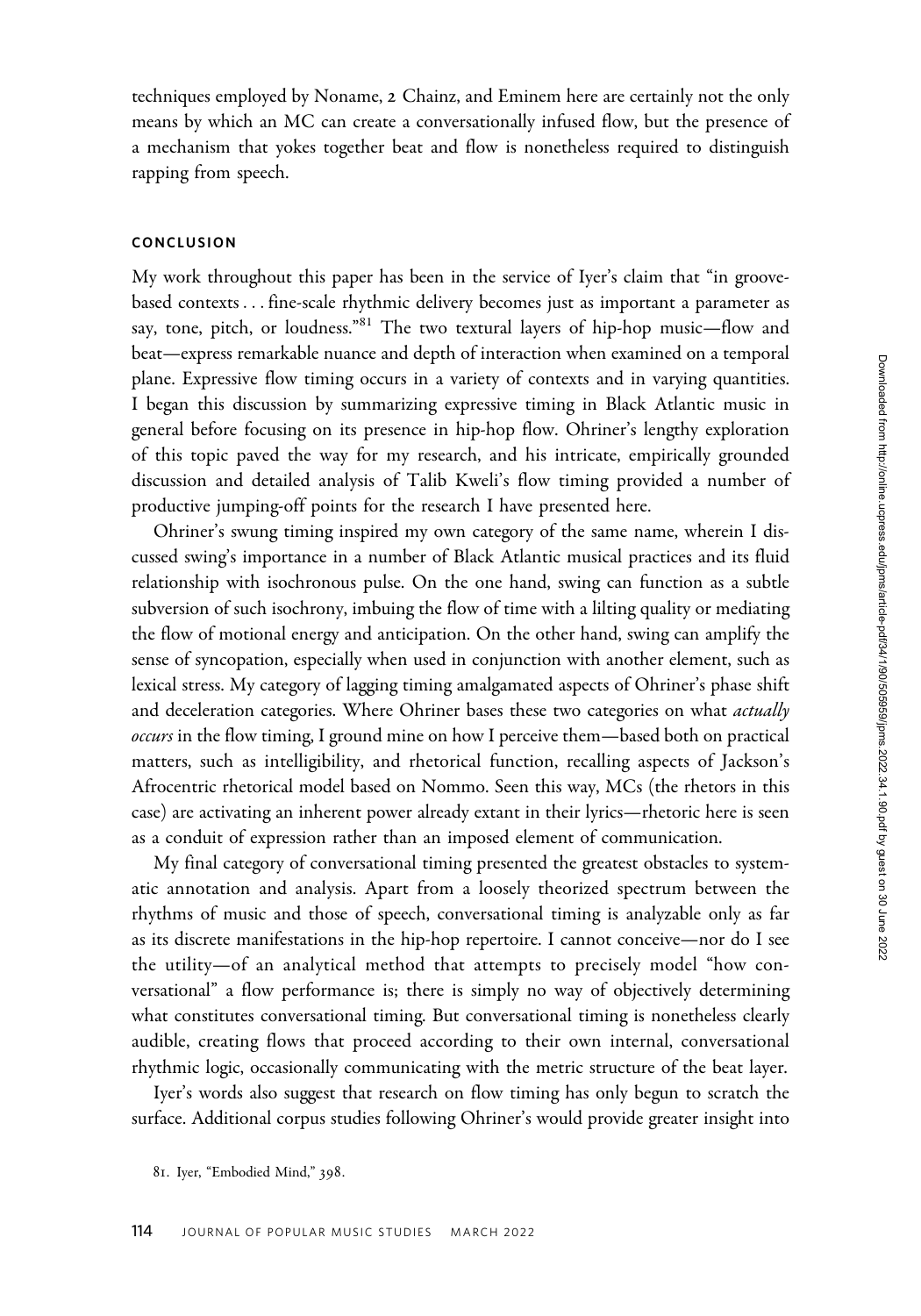the prevalence of expressive timing, and could evaluate the comprehensiveness of his classification system as well as my own. Perceptual studies would shed light on how audible expressive timing is to listeners as well as clarify the perceptual thresholds between types of timing. Such studies might also engage with Danielsen's notions of actual sounding events/virtual reference structures and beat-bin meter—interrogating how listeners generate the framework within which they perceive and mentally measure timed events. And finally, I am hopeful this research will inspire further close readings of expressively timed flow performances, in the pursuit of strengthening our understanding of how African and African American vernacular musical traditions have shaped the texture, rhythm, and rhetoric of hip-hop music. These close readings would help illuminate the humanness in flow—production techniques notwithstanding—that is eloquently summed up by Jay-Z in his recent memoir: "Flow isn't like time, it's like life. It's like a heartbeat or the way you breathe, it can jump, speed up, slow down, stop, or pound right through like a machine." $82$   $\Box$ 

## BIBLIOGRAPHY

- Adams, Kyle. "On the Metrical Techniques of Flow in Rap Music." Music Theory Online 15, no. 5 (2009). Accessed 28 January 2021. [https://www.mtosmt.org/issues/mto.](https://www.mtosmt.org/issues/mto.09.15.5/mto.09.15.5.adams.html)09.15.5/mto.09.15.5. [adams.html](https://www.mtosmt.org/issues/mto.09.15.5/mto.09.15.5.adams.html)
- Ammirante, Paolo, and Fran Copelli. "Vowel Formant Structure Predicts Metric Position in Hip-Hop Lyrics." Music Perception 36, no. 5 (2019): 480-87.
- Benadon, Fernando. "Slicing the Beat: Jazz Eighth-Notes as Expressive Microrhythm." Ethnomusicology 50, no. 1 (2006): 73–98.
- ———. "Time Warps in Early Jazz." *Music Theory Spectrum* 31, no. 1 (2009): 1–25.
- Bradley, Adam. Book of Rhymes: The Poetics of Hip Hop. 2<sup>nd</sup> ed. New York: Basic Civitas, 2009.
- Bradley, Adam, and Andrew DuBois, eds. The Anthology of Rap. New Haven: Yale University Press, 2010.
- Brown, Gillian. Listening to Spoken English. New York: Routledge, 2013.
- Butterfield, Matthew. "Why do Jazz Musicians Swing their Eighth Notes?" Music Theory Spectrum 33, no. 1 (2011): 3–26.
- Carter, Shawn. (Jay-Z.) Decoded. New York: Spiegel & Grau, 2010.
- Chang, Jeff. Can't Stop, Won't Stop: A History of the Hip-Hop Generation. New York: Picador and St. Martin's Press, 2006.
- Connor, Martin. The Musical Artistry of Rap. Jefferson, NC: McFarland, 2018.
- Considine, J. D. "Fear of a Rap Planet." Musician 160 (1 February 1992): 34–35, 37–43, 92.
- Covach, John. "Analyzing Texture in Rock Music: Stratification, Coordination, Position, and Perspective." In Pop Weiter Denken: Neue Anstöße aus Jazz Studien, Philosophie, Musiktheorie und Geschichte, Beiträge zur Popularmusikforschung, Band 44. Edited by Ralf von Appen and André Doehring. Bielefeld, DE: Transcript Verlag (2018): 53–72.
- Danielsen, Anne. "Introduction: Rhythm in the Age of Digital Reproduction." In Musical Rhythm in the Age of Digital Reproduction. Edited by Anne Danielsen. Burlington VT: Routledge (2010): 1–16.
- ———. "The Sound of Crossover: Micro-rhythm and Sonic Pleasure in Michael Jackson's 'Don't Stop 'til You Get Enough'." Popular Music and Society 35, no. 2 (2012): 151-68.

82. Shawn Carter, Decoded (New York: Spiegel & Grau, 2010), 12.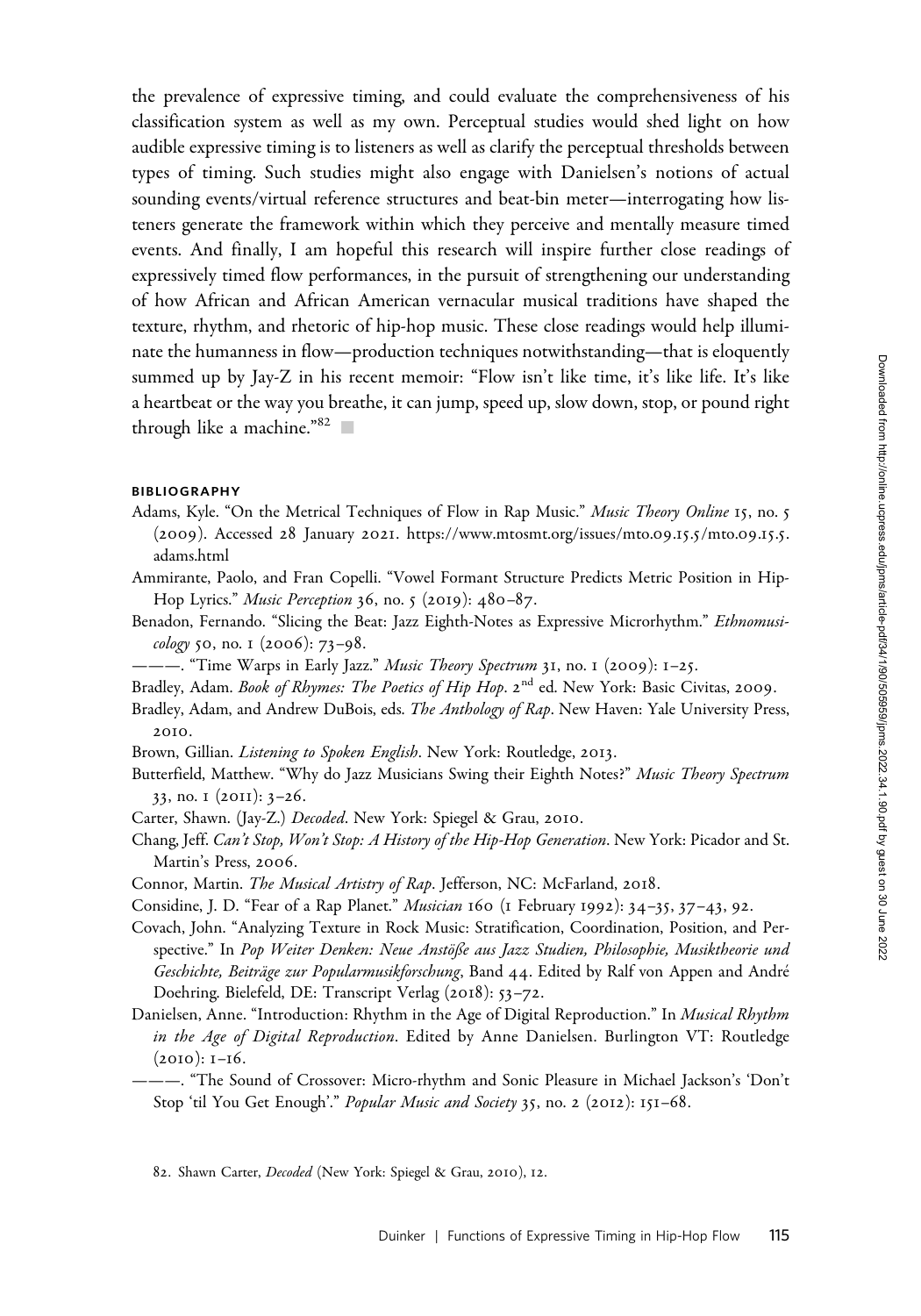–. "Pulse as Dynamic Attending: Analysing Beat Bin Metre in Neo Soul Grooves." In The Routledge Companion to Popular Music Analysis: Expanding Approaches. Edited by Ciro Scotto et al. New York: Routledge (2018): 179–89.

- Danielsen, Anne, et al. "Where is the Beat in That Note? Effects of Attack, Duration, and Frequency on the Perceived Timing of Musical and Quasi-Musical Sounds." Journal of Experimental Psychology: Human Perception and Performance  $45$ , no. 3 (2019):  $402-18$ .
- Duinker, Ben. "Good Things Come in Threes: Triplet Flow in Recent Hip-Hop Music." Popular Music 38, no. 3 (2019): 423-56.
- ———. "Diversification and Post-Regionalism in North American Hip-Hop Flow." Ph.D. dissertation, McGill University, 2020.
- Edwards, Paul. How to Rap: The Art and Science of the Hip-Hop MC. Chicago: Chicago Review Press, 2009.
- ———. How to Rap II: Advanced Flow and Delivery. Chicago: Chicago Review Press, 2013.
- Eidsheim, Nina. Measuring Race: the Micropolitics of Listening to Vocal Timbre and Vocality in African American Popular Music. Durham, NC: Duke University Press, 2019.
- Floyd, Jr., Samuel. "Ring Shout! Literary Studies, Historical Studies, and Black Music Inquiry." Black Music Research Journal 22 (2002): 49–70.
- Gilyard, Keith. "Introduction: Aspects of African American Rhetoric as a Field." In African American Rhetoric(s): Interdisciplinary Perspectives. Edited by Elaine Richardson and Ronald Jackson II. Carbondale: Southern Illinois University Press (2007): 1–18.
- Iyer, Vijay. "Embodied Mind, Situated Cognition, and Expressive Microtiming in African-American Music." Music Perception 19, no. 3 (2002): 387–414.
- Jackson II, Ronald L. "Toward an Afrocentric Methodology for the Critical Assessment of Rhetoric." In African American Rhetoric: A Reader. Edited by L. A. Niles. Dubuque, IA: Kendall Hunt Publishing (1995): 148–57.
- Johansson, Mats. "Rhythm into Style: Studying Asymmetrical Grooves in Norwegian Folk Music." Ph.D. dissertation, University of Oslo, 2010.
- Jiahong Yuan, and Mark Liberman. Penn Phonetics Lab Forced Aligner for English [Computer program]. Version 1.002, 2009. Accessed 14 September 2020. [https://web.sas.upenn.edu/](https://web.sas.upenn.edu/phonetics-lab/facilities/) [phonetics-lab/facilities/](https://web.sas.upenn.edu/phonetics-lab/facilities/)
- Kautny, Oliver. "Lyrics and Flow in Rap Music." In the Cambridge Companion to Hip-Hop. Edited by Justin Williams. Cambridge: Cambridge University Press (2015): 101–17.
- Komaniecki, Robert. "Analyzing the Parameters of Flow in Rap Music." Ph.D. dissertation, Indiana University, 2019.
- Krims, Adam. Rap Music and the Poetics of Identity. Cambridge: Cambridge University Press, 2000.
- Kvifte, Tellef. "Categories and Timing: On the Perception of Meter." Ethnomusicology 51, no. 1  $(2007): 64-84.$
- Lacasse, Serge. "Stratégies narratives dans « Stan » d'Eminem. Le rôle de la voix et de la technologie dans l'articulation du récit phonographique." Protée 34, no. 2-3 (2006): 11-26.
- Ladefoged, Peter, and Keith Johnson. A Course in Phonetics. Stamford, CT: Cengage Learning, 2011.
- Levitin, Daniel, et al. "The Perception of Cross-Modal Simultaneity." International Journal of Computing and Anticipatory Systems 5 (2000): 323–29.
- London, Justin. *Hearing in Time: Psychological Aspects of Musical Meter*. 2<sup>nd</sup> ed. New York: Oxford University Press, 2012.
- London, Justin, et al. "A Comparison of Methods for Investigating the Perceptual Center of Musical Sounds." Attention, Perception, and Psychophysics 81, no. 6 (2019): 2088-101.
- Moussallam, Manuel. Spleeter by Deezer [Online Software]. 2019. Accessed 14 September 2020. [https://deezer.io/releasing-spleeter-deezer-r-d-source-separation-engine-](https://deezer.io/releasing-spleeter-deezer-r-d-source-separation-engine-2b88985e797e)2b88985e797e
- Oddelkalv, Kjell Andreas. "The Urge to 'Clean Up' the Rap." Paper presented at the Art of Record Production Conference, Boston MA, 17–19 May 2019.